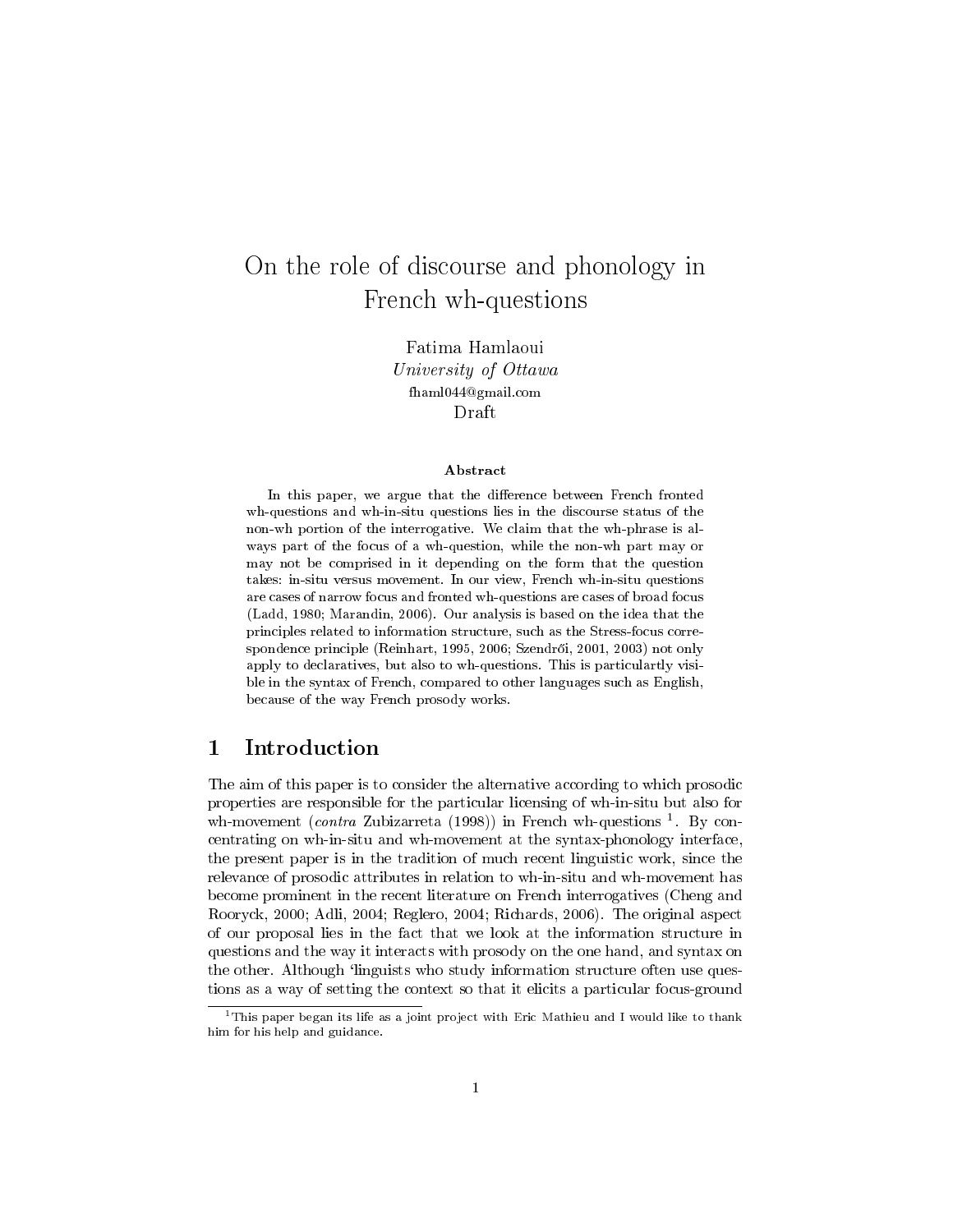partitioning in the answer few researchers have looked in the way the questions themselves are structured' (Engdahl, 2006, 93). What we are claiming in this paper is thus along the lines of what Engdahl proposes in her recent article, namely that 'the information packaging of questions, just like any utterances, reflects the information state of the speaker.  $(\dots)$  Different contexts require different realizations of questions. By shifting the main accent or the position of the wh-phrase, the speaker puts different questions up for discussion' (Engdahl, 2006, 109).

The details of our analysis are as follows. We argue that questions are part of the discourse and the discourse decides which elements need to be in the position that receives main stress. This process is thus not different from the cases of declarative sentences, which means that the stress-focus correspondence principle (Reinhart, 1995; Neeleman and Reinhart, 1998; Szendr®i, 2001, 2003) holds in both types of questions under review: fronted wh-questions and whin-situ questions. The only difference between the two constructions is that in the former the wh-phrase is only a part of the constituent that bears the main stress (and consequently of the focus of the sentence) while in the latter the wh-phrase, and only the wh-phrase, is assigned the main stress. In wh-insitu questions, the wh-phrase in-situ (and only it) is the focus of the sentence. We claim that this follows from the way the discourse is set up. A wh-in-situ question is therefore felicitous in a context where all the material that precedes the wh-phrase in-situ is contextually bound. The difference between the two types of wh-questions lies in the non-wh part of the sentence.

Our account makes the following prediction. If the wh-in-situ element receives main stress while the preceding material is necessarily destressed, any additional material that independently needs to be in a prosodically prominent position (focused elements) will not be able to surface in a wh-in-situ interrogative in French. We show that this prediction is borne out and we thus derive so-called intervention effects in French wh-questions (Mathieu, 1999; Boeckx, 2000; Pesetsky, 2000). On the assumption that all interveners are focused elements (Beck, 2006), these will not be assigned main stress if the position where main stress is assigned is occupied by a wh-phrase in-situ (more on this in Hamlaoui(in prep.)).

Section 2 gives the necessary background about prosody and focus in Hungarian and English following the work of Reinhart (1995, 2006) and Szendr®i (2001, 2003). This section also introduces the mechanics behind focus and prosody in French declarative sentences, especially in answers to subject whquestions, since this will give an insight on how the stress-focus correspondence principle applies to French more generally. Section 3 first gives background about French wh-in-situ and then provides an analysis of French wh-in situ and French wh-movement in terms of focus and prosody. Section 4 derives the well-known intervention effects exhibited in French wh- in situ constructions. Section 5 concludes the paper.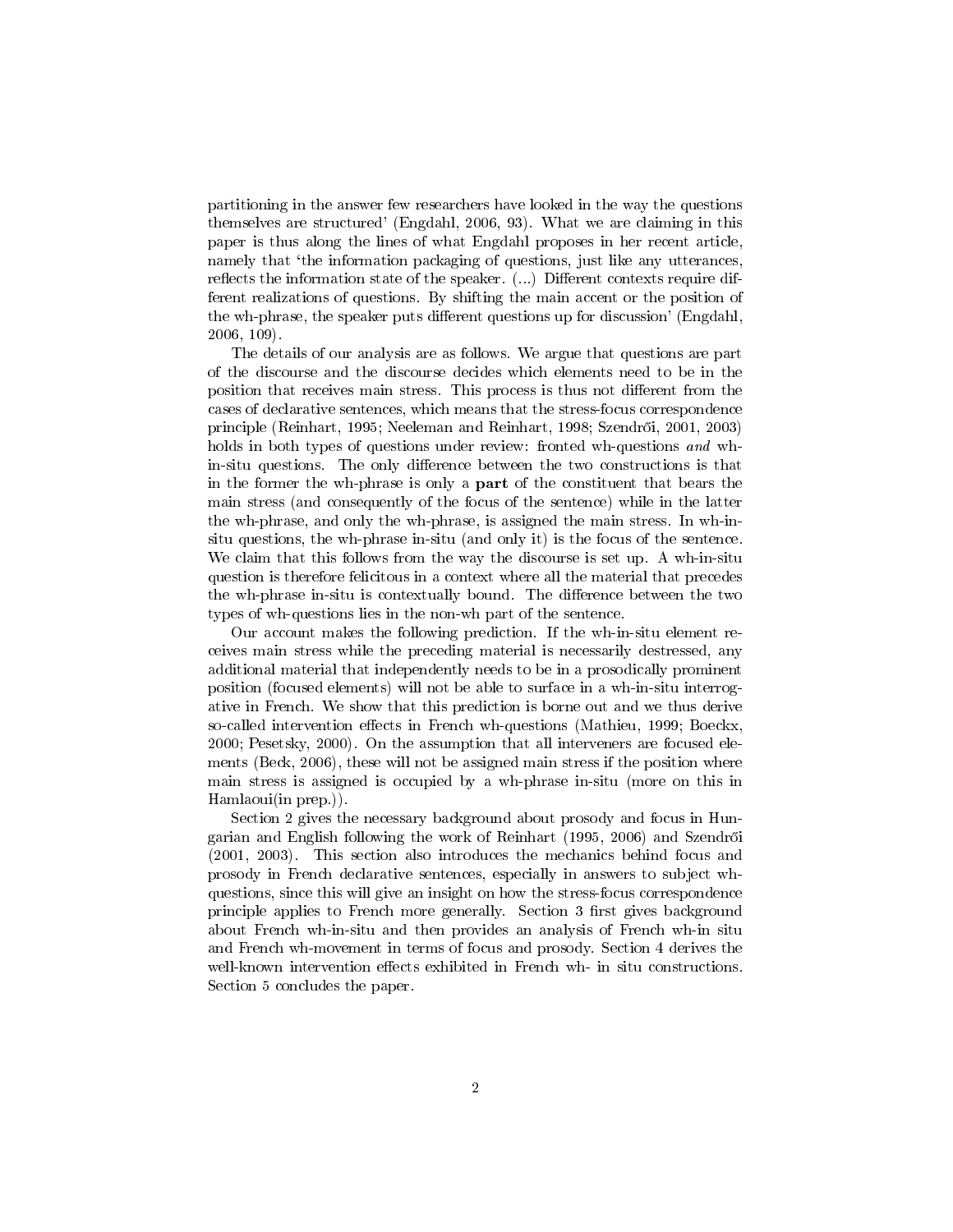## 2 Focus and prosody

## 2.1 Stress-focus correspondence principle: Hungarian and English

It has been noticed many times in the litterature that a focused constituent in a given sentence receives the most prominent stress (Chomsky, 1971; Selkirk, 1984). To illustrate, consider the Italian example in (1), the English example in (2) and the Hungarian example in  $(3)$ : *Gianni*, *John* and *Tolsztoj* are focused and receive the main stress of the utterance.

- (1) a. Chi è partito / ha parlato? who is left / has spoken `Gianni has left/has spoken.' b. E partito / ha parlato Gianni. is left / has spoken Gianni `Gianni has left/ has spoken.' (Belletti, 2005)
- (2) a. Who ate the cookie? b. John ate the cookie.
	- c. John did. (Belletti, 2005)
- $(3)$  a. who wrote Det War írta a Háború és békét? and Peace `Who wrote War and Peace?' b. A Háború és békét Tolsztoj írta.
	- Det War and Peace Tolstoi wrote `Tolstoi wrote War and Peace.' (É. Kiss, 1998)

Building on work by Cinque (1993) and Reinhart (1995), Szendrői (2001, 2003) accounts for this descriptive generalization with the principle in (4).

(4) Stress-focus correspondence principle The focus of a clause is  $a(ny)$  constituent containing the main stress of the intonation phrase, as determined by the stress rule. (Szendrői, 2003, 47)

More generally, Szendrői follows Selkirk (1978, 1986) and Nespor and Vogel (1986) in positing a prosodic structure inside of which linear strings are grouped into prosodic words  $(\omega)$ , phonological phrases  $(\varphi)$  and intonation phrases (IntP). The prosodic structure is related to the syntactic structure via the following mapping rules (Szendrői, 2001, 2003).

- (5) Syntax-prosody mapping of phrases Align the left-edge of a syntactic phrase with the left-edge of a phonological phrase.
- (6) Syntax-prosody mapping of clauses
	- a. Align all the left-edges of the largest extended projection of the verb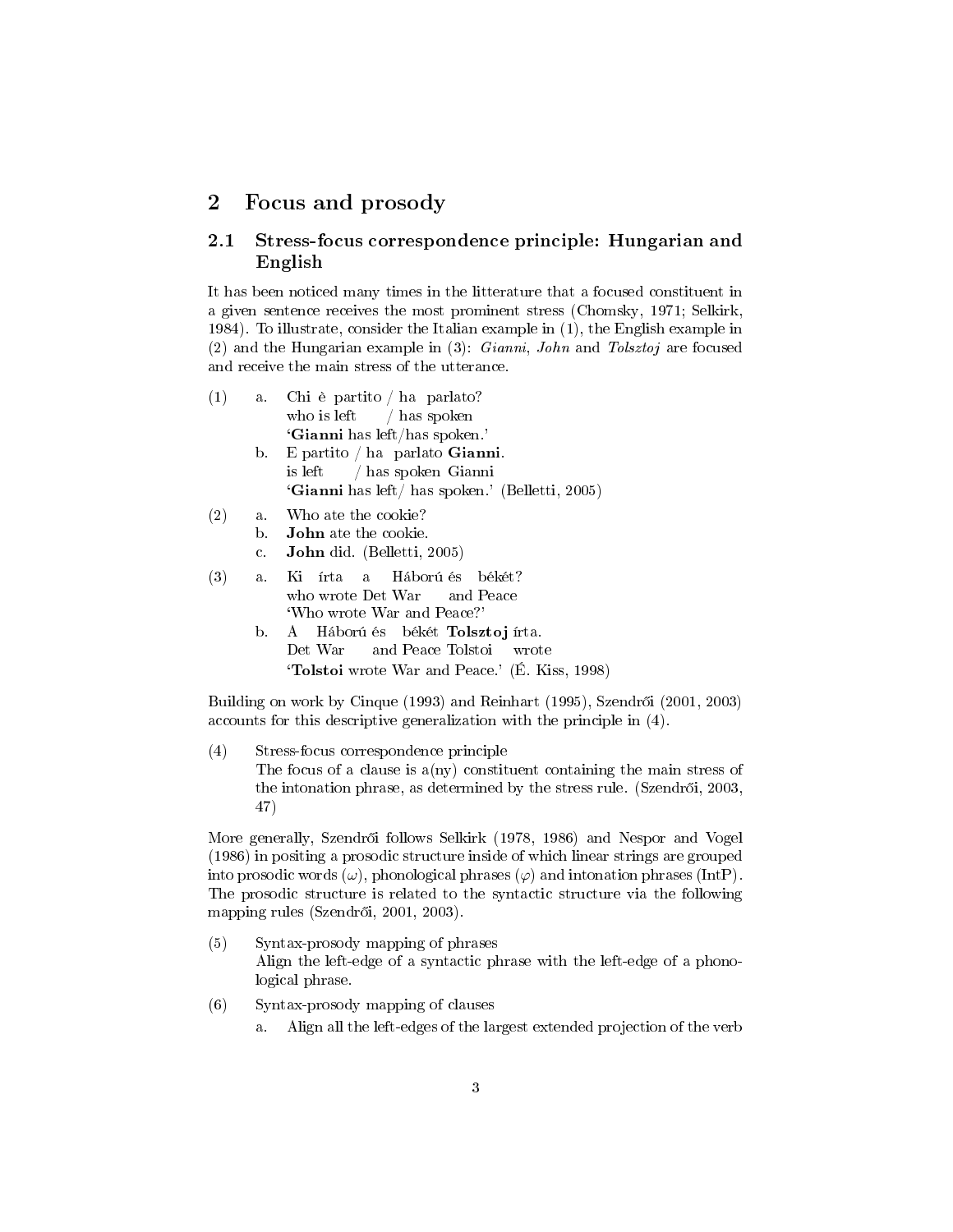with the left-edge of an intonation phrase.

- b. Align all the left-edges of the intonation phrase with the left-edges of the largest extended projection of the verb.
- c. Align all the right-edges of the intonation phrase with the right-edges of the larges extended projection of the verb.
- d. Align all the right-edges of the intonation phrase with the right-edges of the largest extended projection of the verb.

In Szendrői's approach, the assignement of the main stress is located in the prosodic structure (contra Cinque 1993). On her view, the stress rule is formulated in a Metrical tree notation (Liberman, 1979). Nodes are assigned Weak (W) and Strong (S) labels. The node that is only dominated by Strong labels is the one that bears the main stress. This is illustrated in the following Hungarian stress rule in (7) (Szendrői, 2003, 44).

- (7) Hungarian stress rule
	- a. Assign a strong label to the leftmost prosodic word in the phonological phrase. Assign Weak to the other phonological words.
	- b. Assign a strong label to the leftmost phonological phrase in the intonation phrase. Assign Weak to the other phonological phrases.
	- c. Assign a Strong label to the Intonation phrase.

In the Hungarian 'neutral' utterance the verb is the constituent that occupies the left periphery of the sentence and usually receives the main stress. When a constituent is focused, it moves to the left periphery  $-$  more specifically to the left of the verb- and is assigned the main stress. In particular, this is the case for Tolsztoj in the example (3b) whose syntactic structure can be found in (8a) and prosodic structure in (8b).

(8) a.  $[vP]_{DP}$  A Háború és békét $[vP]_{DP}$  Tolsztoj] írta]] `Tolstoi wrote War and Peace.'



Szendrői's main thesis is that phonology can influence syntax. Her contention is that the stress-focus correspondence principle triggers the movement of the focused constituent, here Tolsztoj, to the left-periphery of the sentence, and more specifically to the position where the main stress is assigned. As for the object A Haboru és békét, which is admitted to be the topic, it is analysed as a phonological phrase adjoined at the intonation phrase level. As a consequence,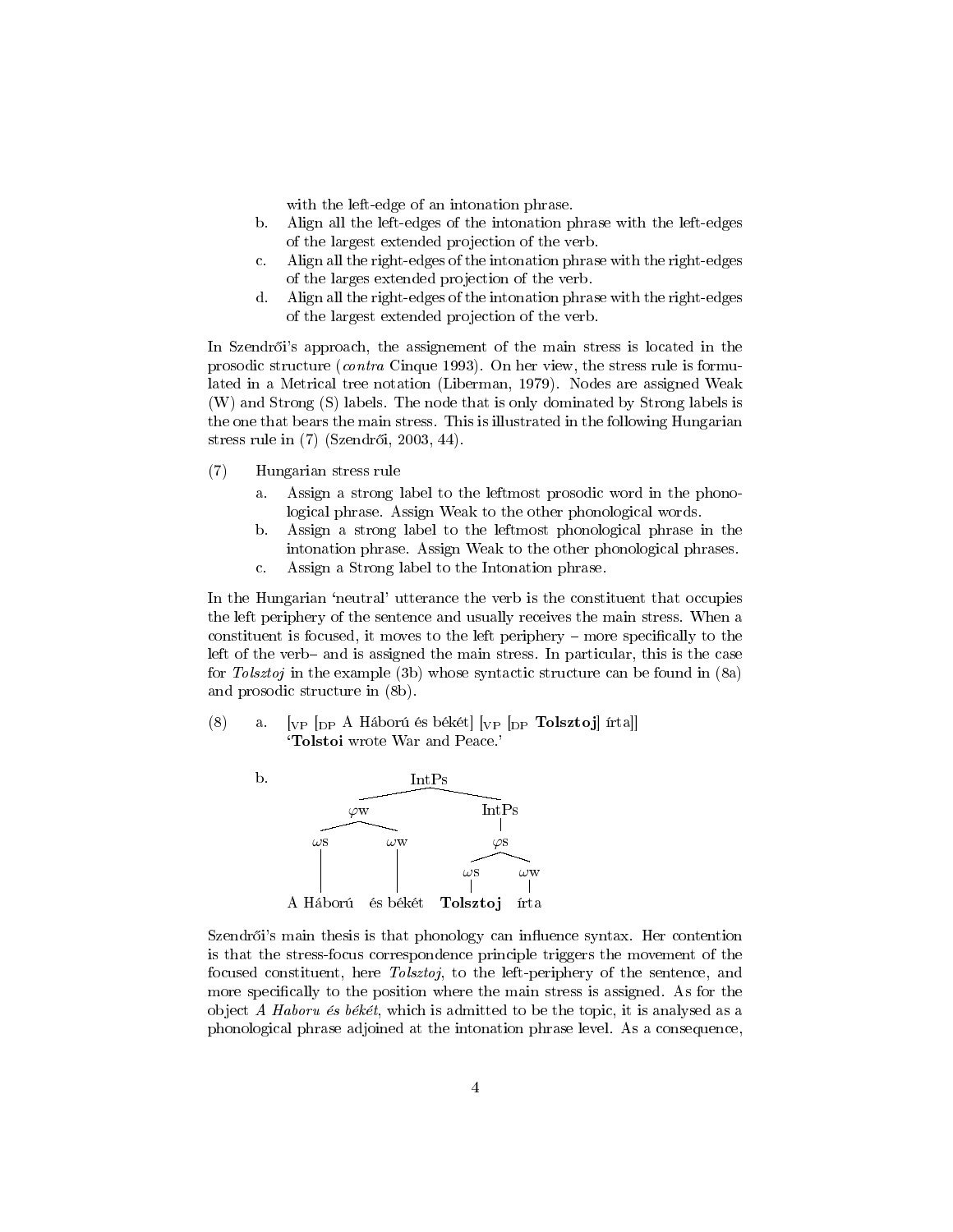this constituent is skipped by the main stress rule and is therefore extrametrical on the level of the intonation phrase.

Although Hungarian uses the movement strategy to satisfy the stress-focus correspondence principle, other languages have different means to satisfy it (Reinhart, 1995; Neeleman and Reinhart, 1998; Szendr®i, 2001, 2003). English, for example, uses another strategy, which does not involve movement of the focused constituent to the position where the main stress is assigned. Instead, in English it is the main stress that moves to the position where the focused constituent surfaces. Neeleman and Reinhart (1998) account for this fact with the following strengthening rule, reformulated by Reinhart  $(2006, 151)$  in Szendrői's terms:

(9) Main-stress shift (metrical tree version) Assign S to a node  $\alpha$  and every node dominating  $\alpha$ .

English is described as a rightward oriented language with respect to the main stress. As illustrated in the following metrical tree in (10), in English the utterance containing a focused constituent, here John, is syntactically identical to the neutral utterance.



However, (10) is distinct from the neutral utterance in that the main stress is shifted from the right-edge of the sentence, the cookie, to the left-edge of the sentence, i.e. John.

## 2.2 French subject focusing

Let us now turn to French, a language not discussed by Reinhart (1995), Neeleman and Reinhart (1998) or Szendői (2001, 2003). The reason why we introduce French subject focusing in this section is because it illustrates the way the Stress-focus correspondence principle extends to French.

As noted by Belletti (2005, 2006), the most natural way to focus the subject in French is by means of a cleft sentence.

| (11) | a. Qui est-ce qui mange un biscuit?            |
|------|------------------------------------------------|
|      | Who is-it that eats a cookie                   |
|      | 'Who is eating a cookie?'                      |
|      | b. C'est Ella (qui mange un biscuit).          |
|      | It-is Ella that eats a cookie.                 |
|      | 'It is <b>Ella</b> (that is eating a cookie).' |

When it is used as the answer to a wh-question, the cleft sentence can either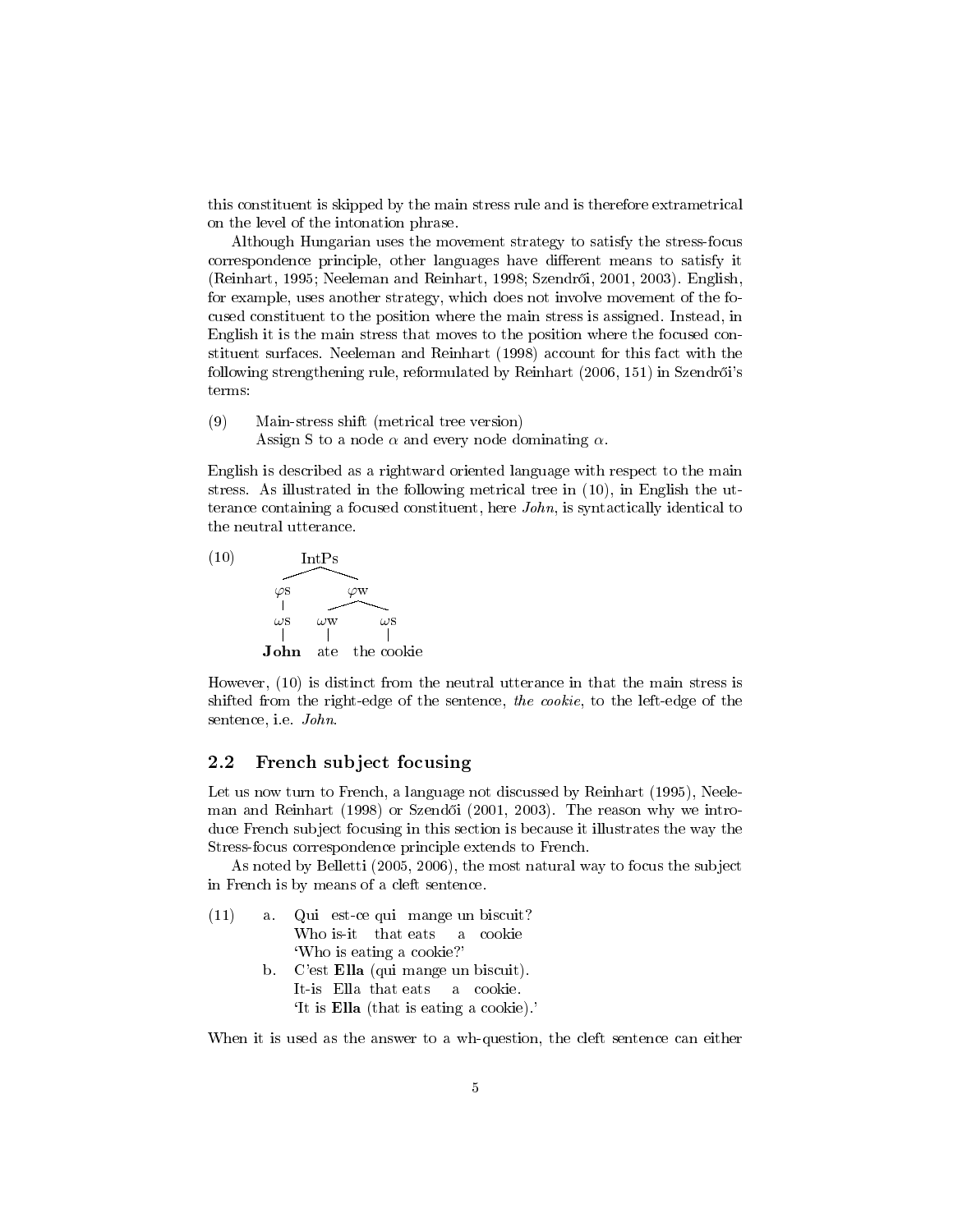appear in a full form (matrix clause  $C'est$  XP + relative clause  $que/ qui$  YP) or in a reduced one (matrix clause C'est XP).

Hamlaoui (2007) assumes Clech-Darbon et al. (1999)'s syntactic account of French cleft sentences and maintains that the use of cleft sentences in French follows from the stress-focus correspondence principle. French is similar to English in that main stress is assigned to the right-edge of the sentence. However, these languages are distinct in that where English uses stress-shifting as a repair strategy (Reinhart, 2006, 155) to focus the subject of a clause, French uses a cleft sentence.

The following stress rule, based on Szendrői's stress rule for English and Italian, applies to French.

- (12) French stress rule
	- a. Assign a strong label to the rightmost prosodic word in the phonological phrase. Assign Weak to the other phonological words.
	- b. Assign a strong label to the rightmost phonological phrase in the intonation phrase. Assign Weak to the ofther phonological phrases.
	- c. Assign a Strong label to the intonation phrase.

As in English, the right-edge of a syntactic phrase in French is aligned with the right-edge of a phonological phrase. French is nevertheless distinct from English in that the main-stress shift rule in (9) derives a marked structure (Reinhart, 1995) when applied to French. The structure represented in the metrical tree in (13) is not the preferred way to reach the interface needs related to stress and focus.



The odd status of  $(13)$  as an answer to a question such as *Qui est-ce qui a* mangé un biscuit? ('Who ate ate a cookie?') or C'est qui qui a mangé un biscuit? ('Who is it that ate a cookie?') indicates that relocating the stress on the subject is a costly operation in French. From that point of view, French is thus similar to Hungarian. In both languages, the stress-focus correspondence principle has a visible effect in the syntax. In the case of French, however, the focused constituent is directly merged in the position where main stress is assigned. At the syntactic level (Clech-Darbon et al., 1999), the focus is the complement of the identificational TP  $C'est$ . As for the relative clause, it is adjoined to the identificational TP. This is illustrated in  $(14)$  below. The prosodic structure in (14b), from Hamlaoui (2007, 5), maps the most extended projection of each verb, here TPs, into intonation phrases (see also Doetjes et al. 2005). The main stress rule normally applies in each of these intonation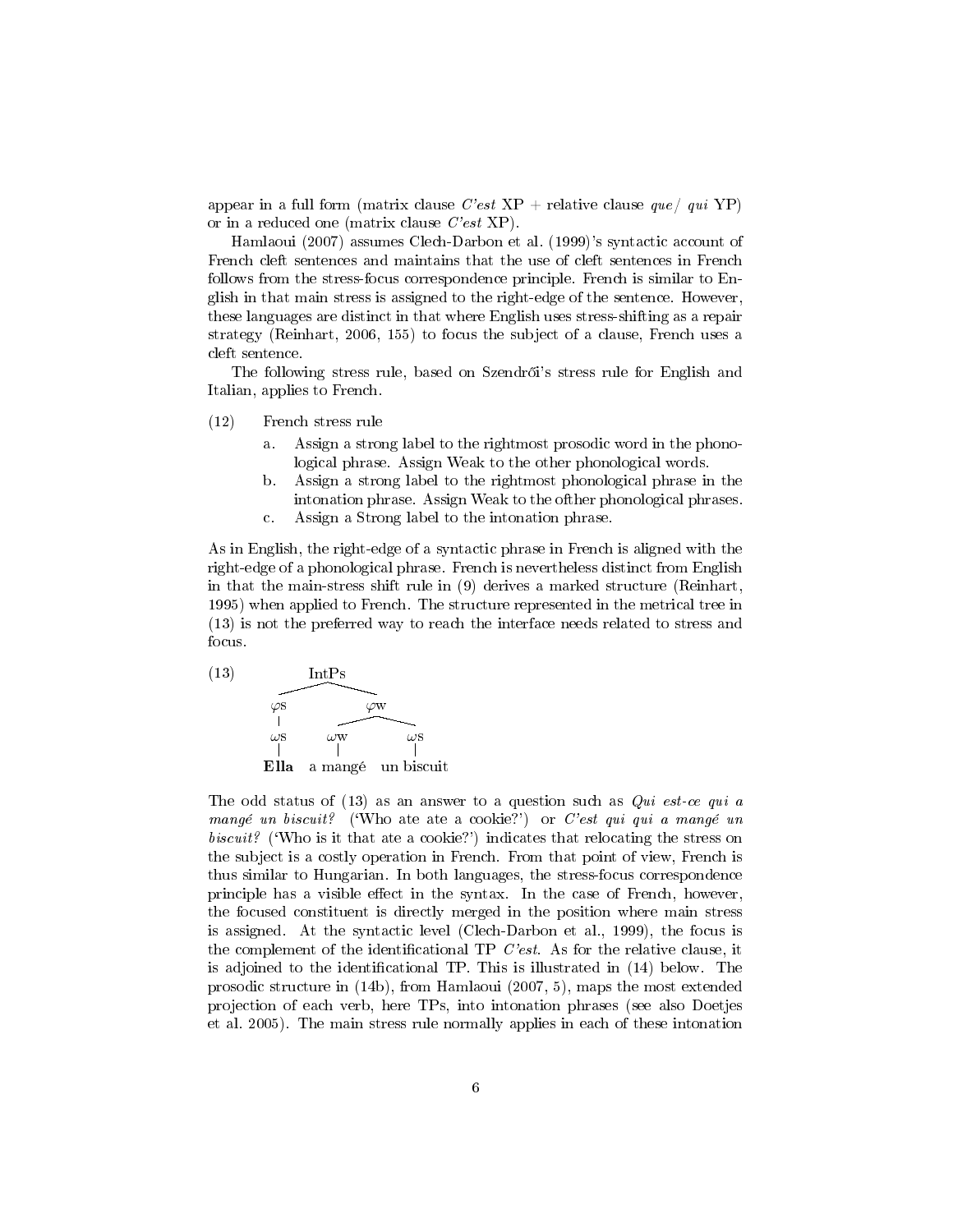phrases. The post-focal part of the sentence, the relative clause qui a mangé un biscuit adjoins to the intonation phrase C'est Ella and is therefore extrametrical on the level of the highest intonation phrase. The main stress of the sentence consequently falls on the right-edge of the matrix clause. The right-edge of the relative clause bears a secondary stress. This treatment of the relative clause is in the same line as the treatment of topics advocated by Truckenbrodt (1999) and Szendr®i (2003).

(14) a.  $\lbrack$ <sub>TP</sub>  $\lbrack$ <sub>TP</sub>  $\lbrack$ <sub>DP</sub> C'  $\lbrack$ <sub>T</sub> est  $\lbrack$ <sub>VP</sub> < être>  $\lbrack$ <sub>DP</sub> **Ella**]]]]  $\lbrack$  $\lbrack$  $\lbrack$  $\lbrack$  $\lbrack$  $\lbrack$  $\lbrack$  $\lbrack$  $\lbrack$  $\lbrack$  $\lbrack$  $\lbrack$  $\lbrack$  $\lbrack$  $\lbrack$  $\lbrack$  $\lbrack$  $\lbrack$  $\lbrack$  $\lbrack$  $\$  $<$ Op> [T a [<sub>VP</sub> [<sub>V</sub> mangé [<sub>DP</sub> un biscuit]]]]]]]] `It is Ella that ate a cookie.'



As mentionned above, when a cleft sentence is used as an answer to a whquestion, the relative clause is optional. This is a consequence of its status at the level of discourse. The relative is contextually bound, as the material appearing in it is a part of the wh-question. It does not need to be pronounced for the answer to be felicitous. When it is pronounced, its intonation is usually described as 'flat'. This is an effect of the application of the following rule on the relative clause.

(15) Destressing (Reinhart, 2006, 153) Apply W to an anaphoric node.

The rule in (15) yields the following structure (16), corresponding to the example (11b).



The advantage of the present proposal is that it is consistent with Reinhart's claim that the computational system always assigns the stress in a consistent manner. To quote Reinhart (2006, 161): 'The analysis is based on the assumption that the computational system always assigns main stress in the same way.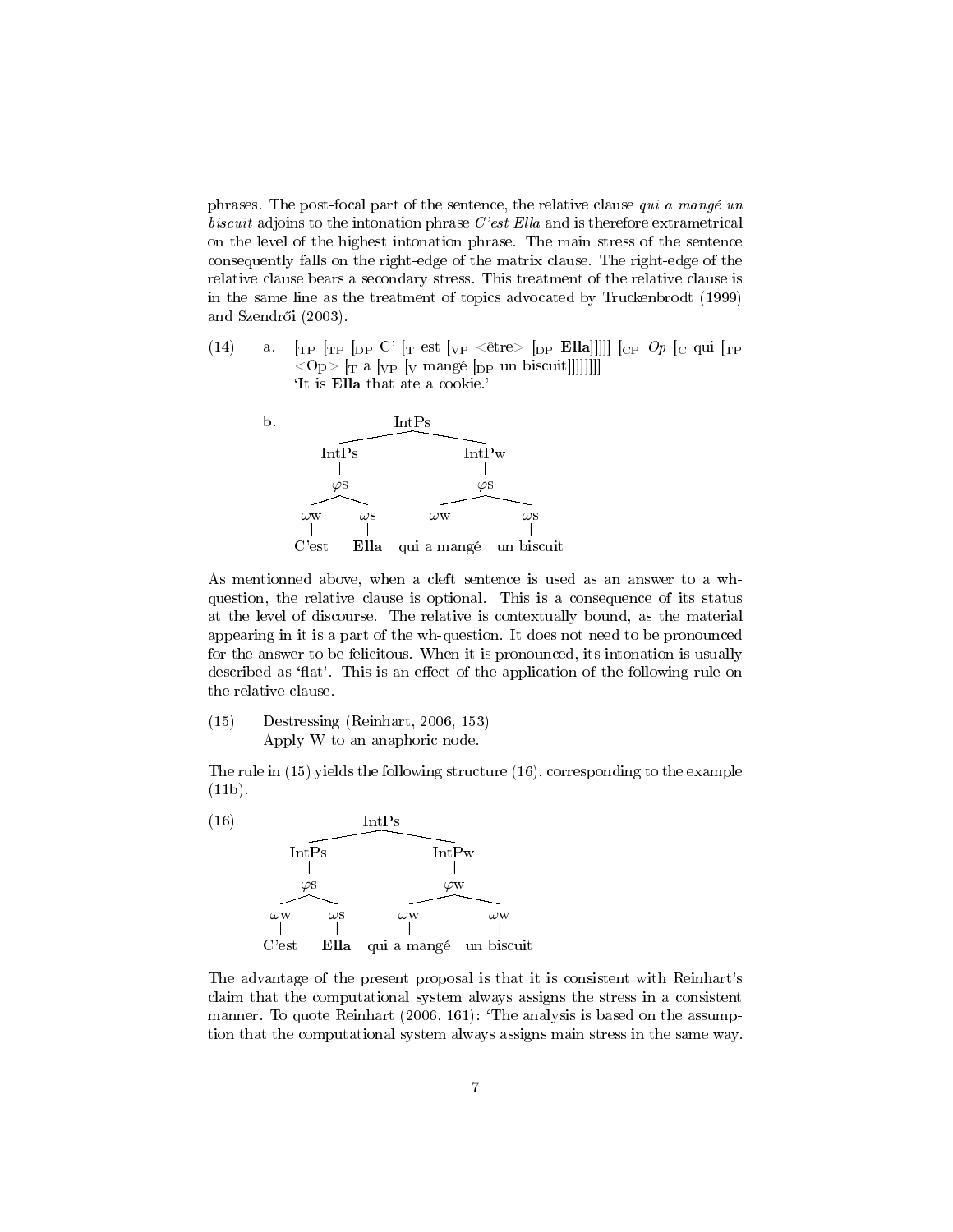The stress is referred to as 'neutral' or 'default' stress'. There is thus no motivation for so-called cartographic approaches (following Rizzi 1997) according to which the constituent needs to move to a dedicated syntactic focus position in order for the focused element to receive main stress. Syntactic theories of focus that are purely syntactic are thus misguided.

An example where syntax is solely responsible for the licensing of cleft sentences comes from the work of É. Kiss (1998). She proposes a structure such as (17) to account for cleft sentences in relation to English.



This analyses, when extended to French, predicts that the element that receives main stress in (11b) is Ella because it occupies the Spec-FP position. However, the prosodic structure assigns main stress to the rightmost constituent which, in this structure, would correspond to the constituent un biscuit in  $(11b)$ . Unless we postulate a special rule that does not assign the stress to the most-embedded constituent of the structure, there is a mismatch between the way French grammar assigns main stress and the type of syntactic structure in (17).

If we now follow Belletti (2005, 3)'s account for French, the syntactic structure of a cleft is the one in (18) where the most embedded constituent is the verb of the relative clause.

(18) [TP C'est [Top [Foc Jean [Top [VP  $\langle$  être $\rangle$  [SC  $\langle$  Jean $\rangle$  [CP qui a parlé]]]]]]] (Belletti, 2005, 3)

On this view, the rule in (12) predicts that in our example (11b), the main stress falls on the object and not on the position occupied by the focused constituent Ella. Although it is possible on such a view for Ella to receive main stress, it is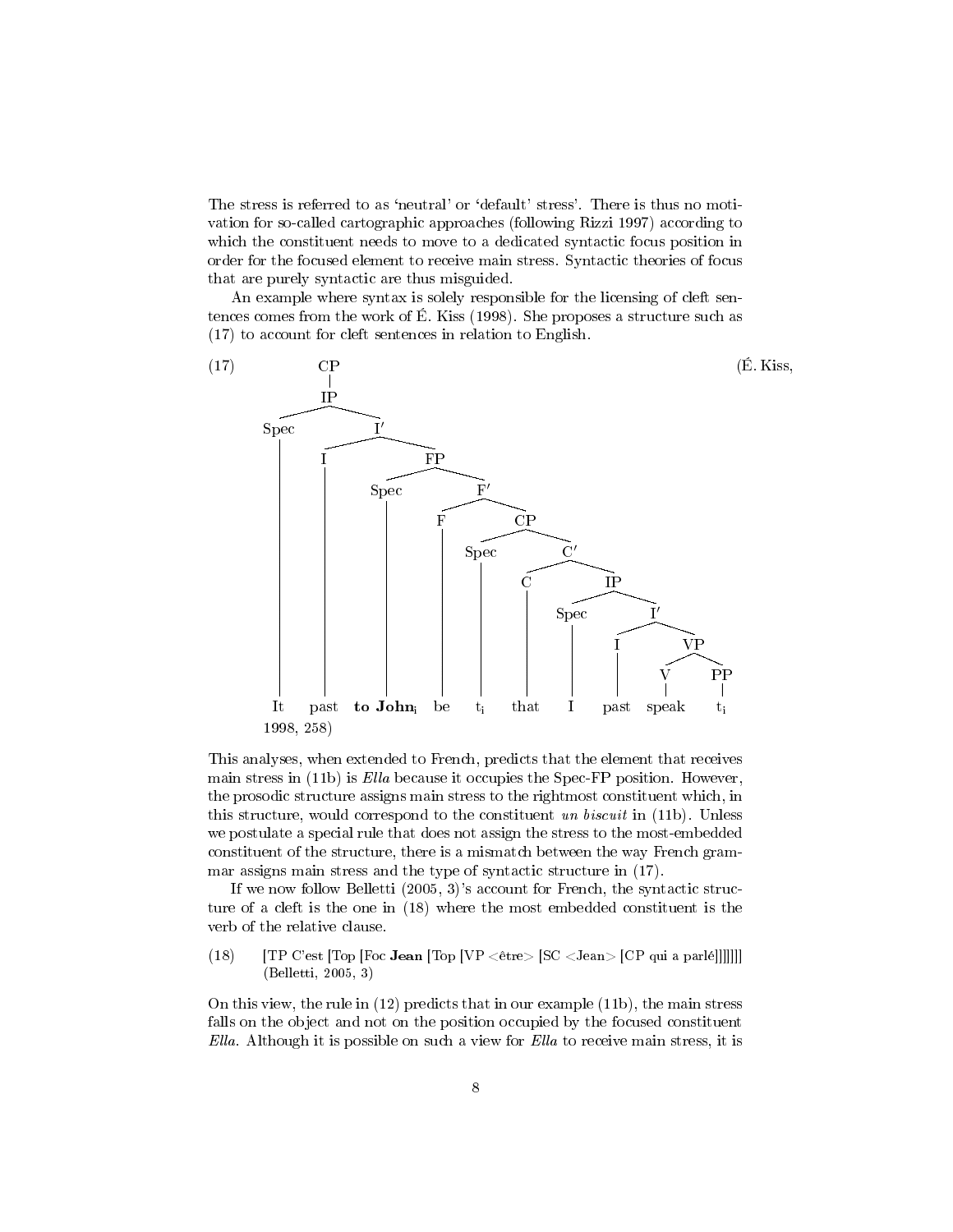at a cost. This is because a specific phonological rule needs to be postulated for each syntactic construction: one for the declarative non-cleft sentence and one for its cleft counterpart. It is, however, more economical to have a system such as the one proposed in this paper, since on our account no additional phonological rule need be postulated. Belletti's account for French cleft sentence relies on the idea that this construction is the counterpart of the VS order in Italian.

 $(19)$ Is gone / has spoken Gianni partito / ha parlato Gianni `C'est Gianni qui est parti/a parlé.' (Belletti, 2005, 1)

Although we think that this idea is a welcome insight, we claim that the only thing that the French cleft and the VS construction in Italian have in common is the fact that they both aim at satisfying the stress-focus correspondence principle by locating the focused constituent in the position where main stress falls. It is not necessary to postulate a common syntactic structure for the cleft construction in French and VS order in Italian. Stress assignment is derived independently from the syntactic structure.

## 3 French wh-questions

In this section, we turn to the core hypothesis presented in this paper, namely that the structure of wh-questions in French follows directly from the prosodic properties of this language. Section 3.1. introduces the background needed while section 3.2. introduces the analysis proper. Section 3.3. focuses on the fact that the two types of wh-questions are non-ambiguous with respect to discourse: one is only associated with a broad focus interpretation (fronted wh-question) and the other (wh-in-situ question) with a narrow focus on the wh-phrase.

#### 3.1 Optionality of movement and related issues

As is well-known, when it comes to wh-questions, French allows both whmovement (20a) and wh-in-situ (20b).

|  | $(20)$ a Qu'est-ce qu'il a bu? |
|--|--------------------------------|
|  | what-is-this that-he has drunk |
|  | 'What did it drink?'           |
|  | b. Ila bu quoi?                |
|  | he has drunk what.             |
|  | 'What did it drink?'           |

Aoun et al. (1981) and Lasnik and Saito (1992) account for the apparent optionality of French wh-movement by suggesting that French has a 'mixed' system with regard to the formation of wh-interrogatives. On the one hand, it is like English in that wh-phrases raise to the left periphery of the clause. On the other, it is like Chinese in that wh-phrases remain in-situ.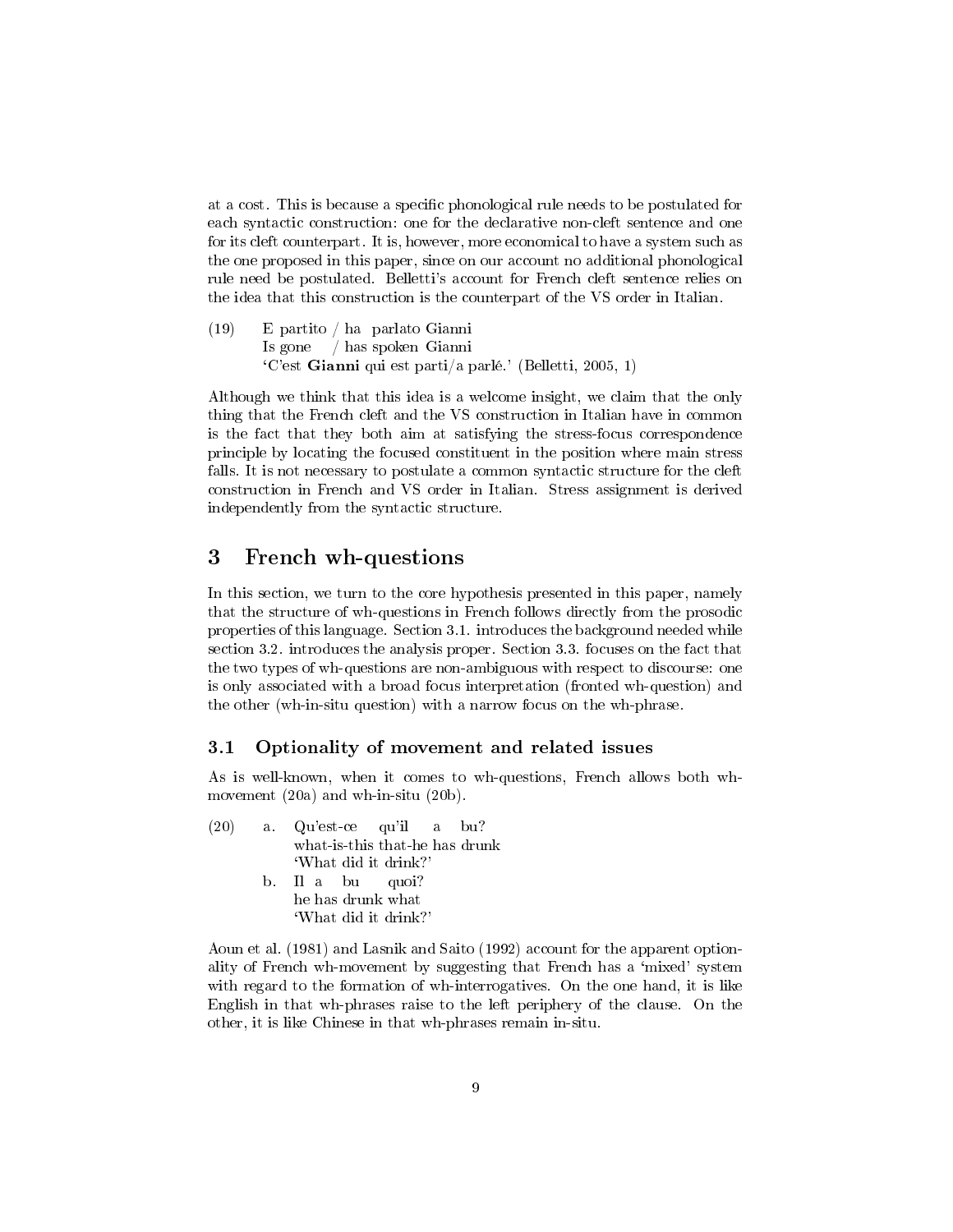Building upon the analysis of Chang (1997), several accounts have been developed over the years concluding that the two versions of the wh-questions are not in fact equivalent from a semantic perspective, i.e. they are not associated with the same presuppositions. On this view, French wh-movement is not optional: it is conditioned by semantic considerations.

Following Mathieu (2004), we claim that there is in fact no difference in presuppositional force between (20a) and (20b). Either question can receive a negative answer (*rien* = 'nothing'). Therefore, it must be the case that movement is not triggered by semantico-pragmatic factors related to anti-presuppositions. In order to receive a presuppositional interpretation a wh-phrase needs to be part of a cleft. This is because cleft sentences in general are associated with presuppositions. For example, if a wh-word is embedded in a cleft as in (21a) and (21b), a presupposition is entailed. It is presupposed that the person discussed 'drank something' in  $(21a)$  and that 'someone came' in  $(21b)$ . We ask these types of questions because we want to know `what it is that he drank?' for  $(21a)$  and 'who it is that came' for  $(21b)$ .

- (21) a. C'est quoi qu'il it-is what that-he has drunk a bu? `What is it that he drank?'
	- b. C'est qui qui est venu? it-is who that is come `Who is it that came?'

Since a presupposition is associated with these constructions, it is therefore impossible to answer  $(21a)$  with *rien* 'nothing' or answer  $(21b)$  with *personne* `nobody'. These facts show that wh-questions of the kind found in (20b) and those found in  $(21)$  are rather different and that French wh-in-situ questions are not disguised clefts (contra Boeckx 1999). This is because a negative answer to a question such as (20b) rien `nothing' is perfectly acceptable for most, if not all, speakers of French.

A well-known test (Zubizarreta, 2003) that can be used to show the different exhaustivity status of a cleft sentence and a wh-in-situ question comes from examples involving par exemple 'for example'. Only cleft questions resist markers of nonexhaustivity such as par exemple as the following data show.

- $(22)$  a. who is-this that Claude has called for example est-ce que Claude a appelé, par exemple? `Who did Claude call, for example?'
	- b. Et Claude, elle a appelé qui, par exemple? and Claude, she has called who for example `And Claude who did she call, for example?'
	- c. #C'est qui que Claude a appelé, par exemple? it-is who that Claude has called for example `Who is it that Claude called, for example?'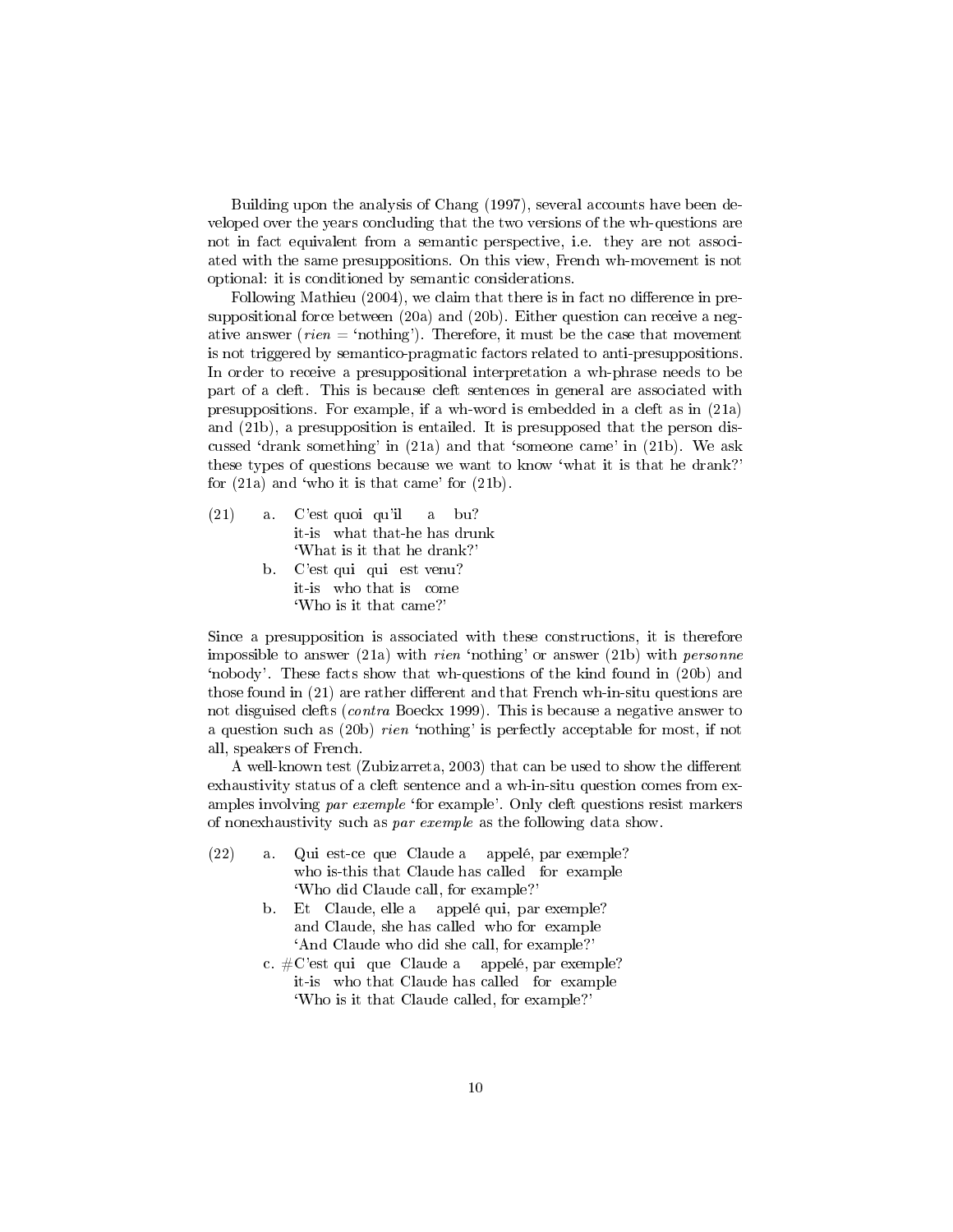One possible explanation for the fact that exhaustivity is associated with the question in (22c), but not with the one in (22b) is related to the semantics of the identificational *c'est* 'that is' in this cleft type of construction and not to the wh-word itself or to the position it occupies.

Despite the fact that they do not share presuppositions, the constructions in (20b) and (21) nevertheless have something important in common: the fact that the wh-phrase is merged in the position where the main stress of the sentence is assigned. In wh-in situ questions as well as in wh-cleft interrogatives, a large part of the sentence does not belong to the constituent that receives the main stress of the sentence. We return to these important considerations below.

Cheng and Rooryck (2000), who also take it that wh-in-situ questions are associated with a presupposition, assert that French wh-in-situ questions exhibit a special (rising) intonation, similar to the intonation of yes/no questions in the same language. In particular, these authors argue that French wh-in-situ is licensed by an intonation morpheme (see also Boeckx 1999 and Starke 2001). They claim that if the intonation of the wh-in-situ question is changed for the one of the fronted wh-question, the wh-in-situ question becomes ungrammatical. However, several works related to French prosody (Adli, 2004; Beyssade et al., 2007) show that there is no obligatory rising intonation associated with the whphrase in-situ illustrated in (20b). There is thus no serious empirical reason to posit the existence of an intonation morpheme in this structure.

## 3.2 French wh-questions and the syntax-phonology interface

We defend the thesis according to which the principles related to information structure and prosody that apply to declarative sentences apply to wh-questions as well. The analysis we propose is based on the idea that the stress-focus correspondence principle (Reinhart, 1995; Szendrői, 2003), which states that the focus of a clause is the constituent bearing the main stress of the intonation phrase, applies across the board, i.e. not only in declaratives, but also in questions. We maintain that wh-words belong to a class of elements that are inherently focused: if they do not receive the main stress of the sentence, they at least have to be contained in the constituent that receives it. Questions belong to the discourse as much as the answers they elicit and the position of the wh-phrase in French questions is only a syntactic reflex of that fact.

It has been claimed many times in the literature on focus that wh-words are like focused elements in that they constitute the nonpresupposed part of the sentence (Zubizarreta, 1998) or that they (semantically) introduce a set of alternatives (Rooth, 1992; Beck, 2006). In relation to this claim, wh-words and focused constituents have often been argued to occupy the same syntactic focus position (Ortiz de Urbina 1989 for Basque, Jayaseelan 2001 for Malayalam among others). While an important part of the literature concentrates on the properties of the wh-word itself (Mathieu, 2004), we depart from this view by concentrating on the discursive status of the remaining part of a wh-question, i.e.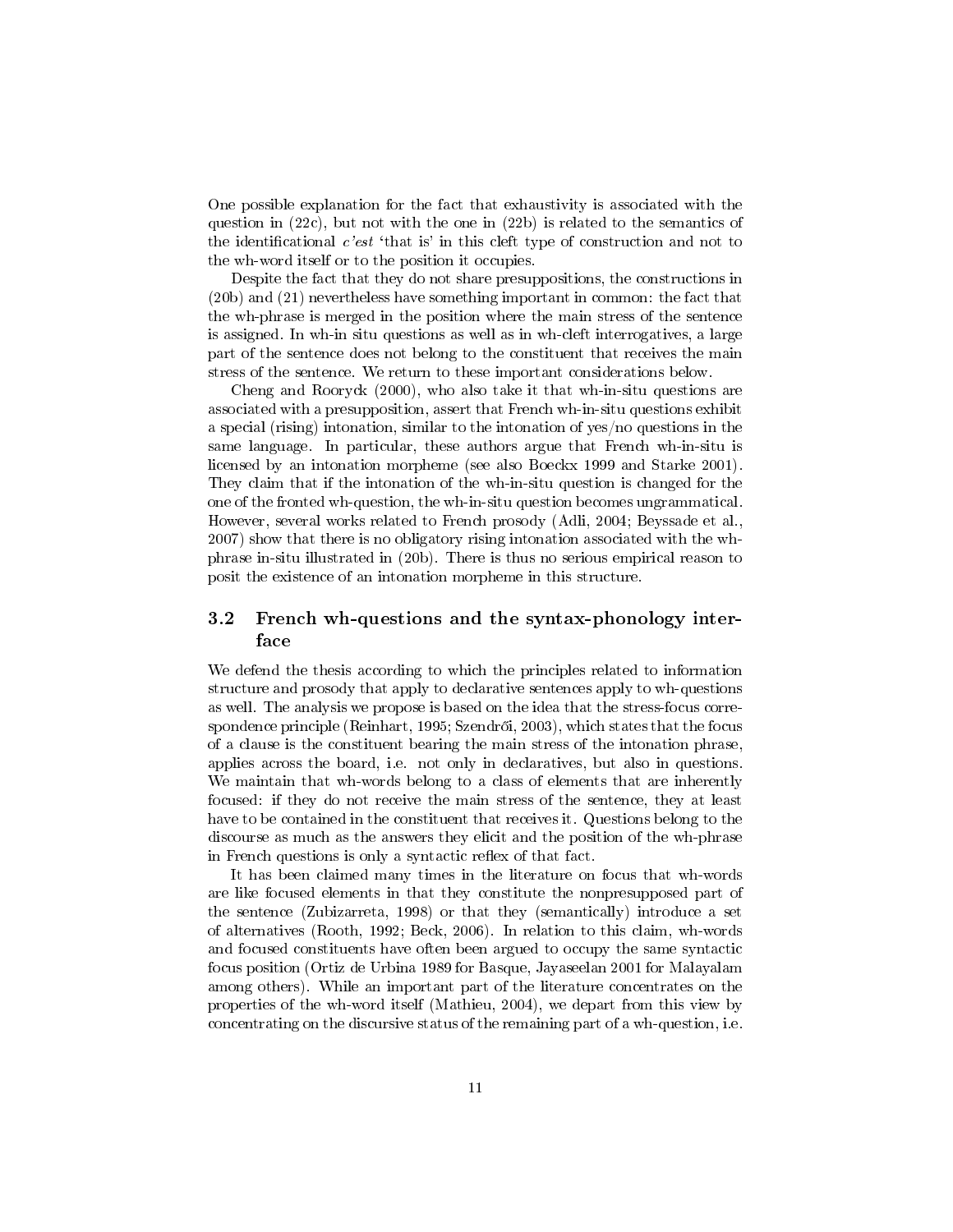the non-wh part of the sentence, and its need or impossibility to be prosodically prominent.

In our analysis, there is no morphological difference between wh-in-situ and fronted wh-questions. The only difference between the two constructions is that in the fronted wh-question, the wh-phrase is part of the constituent that bears the main stress while in the wh-in-situ, the wh-phrase, and only the wh-phrase, is assigned the main stress. In other words, the difference between the two types of questions is not tied to the wh-word itself, which is always (part of) the focus of the sentence, but to the status of the remaining of the sentence with respect to the discourse the question appears in.

Fronted wh-questions are cases of broad focus (Ladd, 1980; Marandin, 2006). To use Halliday (1967)'s words, we contend that in a fronted-wh question, the non-wh part of the sentence is  $($ ...) new information; not in the sense that it cannot have been mentioned previously, although it is often the case that it has not been, but in the sense that the speaker presents it as not being recoverable from the preceding discourse'. The whole content of the fronted-wh question is 'represented by the speaker as being new, textually (and situationally) nonderivable information'.



In the fronted wh-question (23), the right-edge of the VP is aligned with an intonation phrase. The verb being at the right edge of this phrase, it is merged in a prosodically prominent position. It gets the main stress of the utterance and projects it in order for the wh-phrase to satisfy the stress-focus correspondence principle (Selkirk 1984; Kenesei 1998 on projection of focus). The IntP to which the stress rule applies maps to the CP  $Qu'est-ce qu'il a bu$ . We follow Vicente 2005's definition of IntP, i.e. the intonation phrase that is constituted by the material contained within the projection of the highest phonologically realised head of any given CP.

Both wh-in-situ and clefted wh-questions have in common the property of being cases of narrow focus on the wh-phrase. The difference between them is that while wh-cleft sentences contain genuine presupposed information (in the relative clause), wh-in-situ questions contain information that is recoverable from the context, as shown by the following dialogue from Chang (1997):

(24) A: C'est l'anniversaire de Pierre la semaine prochaine. It-is the-birthday of Pierre the week next `It is Pierre's birthday next week.'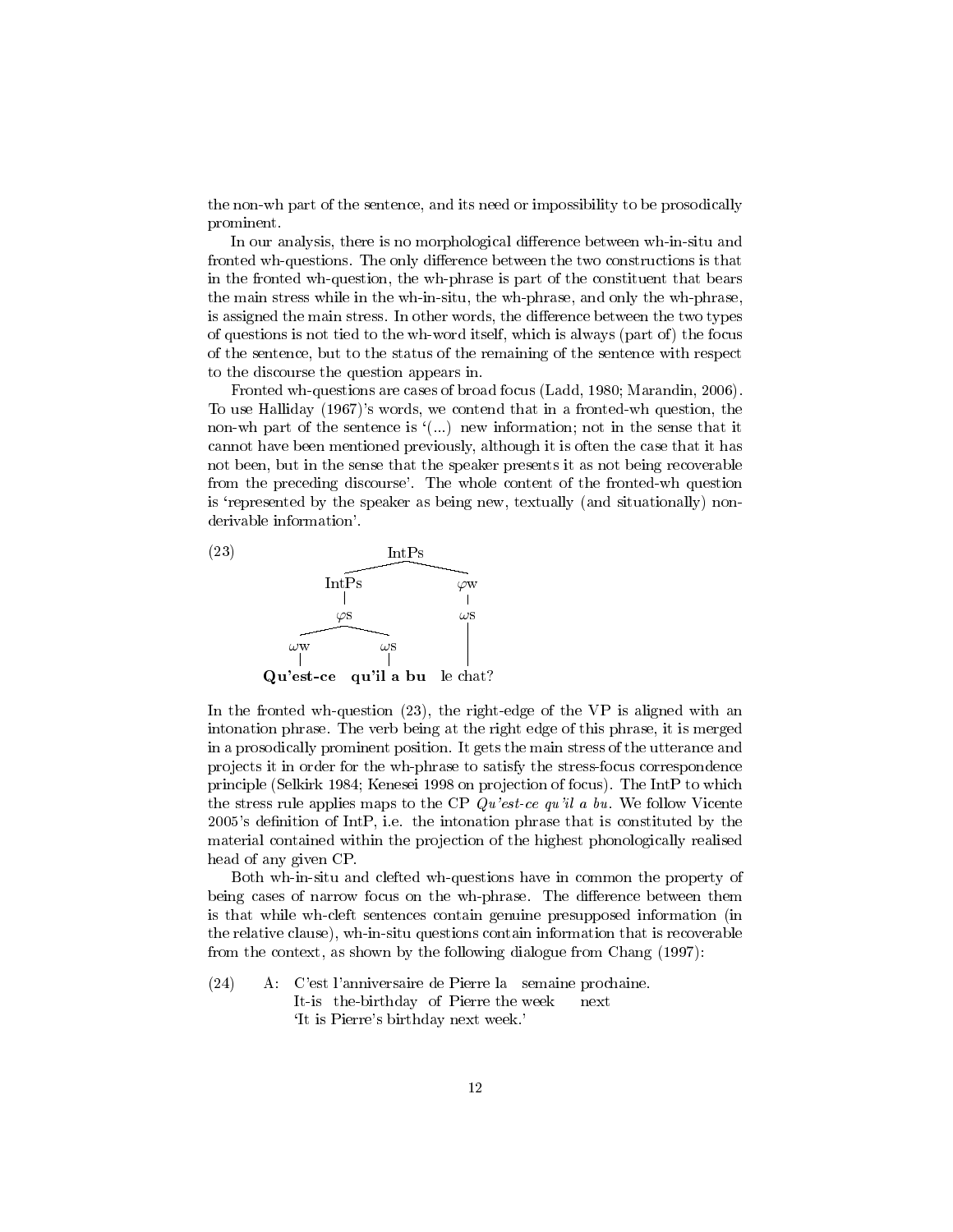B: Et And you will for-him buy tu vas lui acheter quoi? what `And what will you buy for him?'

The sentence uttered by A concerning 'Pierre's birthday' does not semantically presuppose the `buying of a gift'. Simply, B's knowledge of the world is such that when it is someone's birthday, people usually buy a gift. Acheter is thus already part of the context. It does not need to be focused and occupy a position that would be assigned main stress, such as in a fronted wh-question.

The characteristic property of the non-wh part of wh-in-situ questions is that it is not prosodically prominent. Several phonological and syntactic processes may enter into play to ensure this result. The absence of movement of the wh-phrase is only one of them.

| (25) | a Jeana fait quoi?       |
|------|--------------------------|
|      | Jean has done what       |
|      | 'What did Jean do?'      |
|      | b. Il a fait quoi, Jean? |
|      | he has done what Jean    |
|      | 'What did Jean do?'      |
|      |                          |

At the syntactic level, dislocating full DPs toward the right-periphery and using intrinsincally destressed material such as anaphoric pronouns contributes to the lack of prosodic prominence of the non-wh part of this type of wh-questions. This is illustrated in the following metrical tree in (26). Plunkett (p.c.), observed that in her data only 0,25% of in-situ questions had lexical subjects (only 4/1572 non-subject questions). This is consistent with our account of whin situ questions and our view that (25a) is a marked wh-in-situ question and that (25b) is more natural.



In the metrical tree (26), only one prosodic word precedes the wh-phrase and it is directly merged in a Weak position: it gets a Weak label by the stress assignment rule (12). The right-dislocated element is not targeting a dedicated syntactic position in the syntactic tree (as in the cartographic framework, cf. Cechetto 1999). Rather, the right-dislocated element is an adjunct: therefore, it is extrametrical.

At the phonological level, it may be the case that the destressing rule in (15), repeated below for convenience, applies to elements larger that DPs, as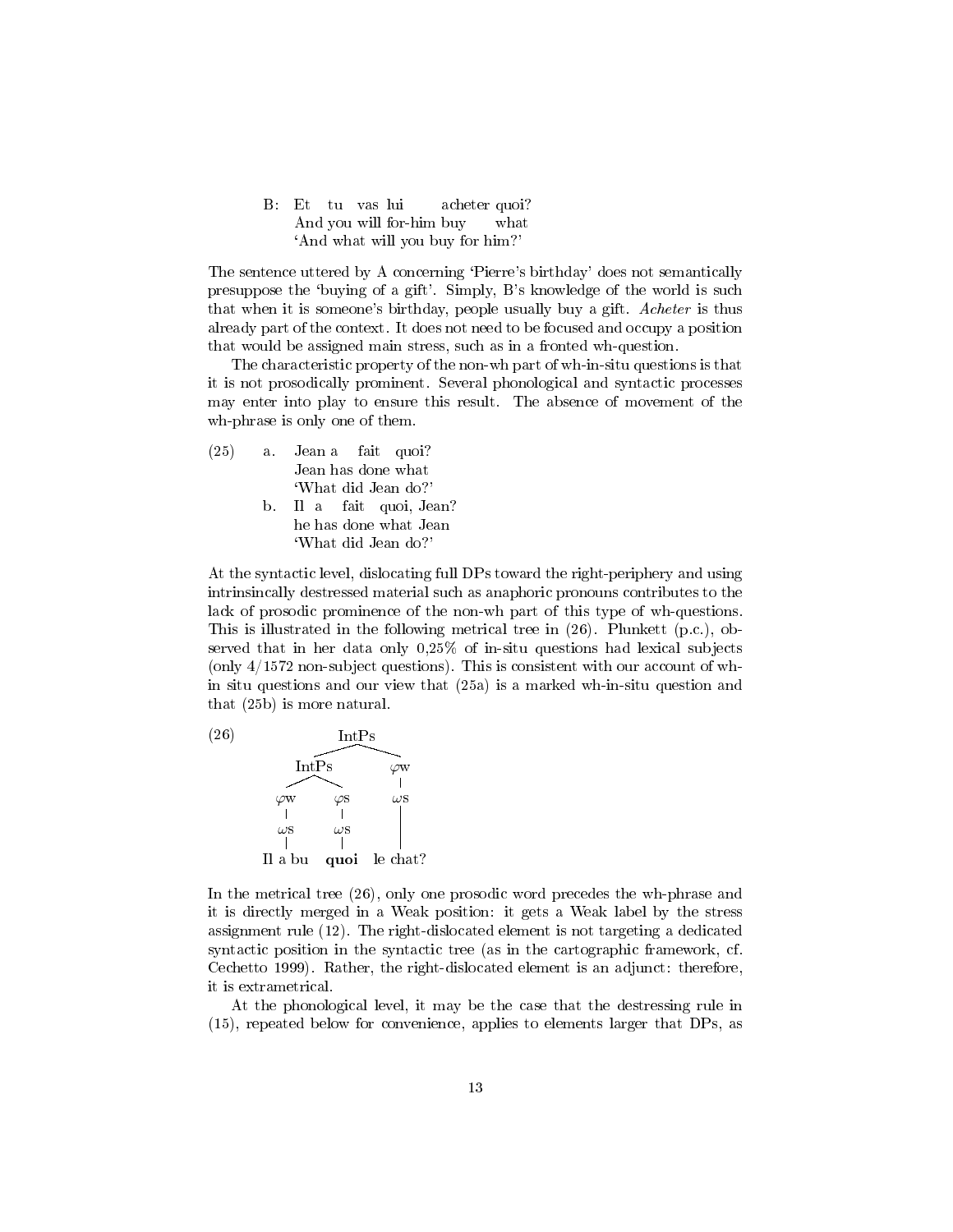not only DPs can be anaphoric (in the sense of discourse-linked or contextually bound). We pursue the idea that this is particularly the case in long-distance wh-in-situ questions and questions containing material that independently needs to be prosodically prominent (see section 4).

(27) Destressing

Apply W to an anaphoric node. (Reinhart, 2006, 153)

In the case of wh-cleft questions, the wh-phrase appears at the right edge of the intonation phrase taken into account for the application of the main stress rule, i.e.  $\left[\begin{smallmatrix} 1 \\ \text{Int } P \end{smallmatrix}\right]$  C'est quil. The part of the sentence expressing the presupposed information is contained in an IntP which is adjoined to  $\lbrack_{\text{IntP}}$  C'est quil, resulting in its extrametrical status on the level of the highest IntP.



Wh-cleft questions have the same prosodic structure as the cleft sentence in (14b): the main stress rule independently applies in each intonation phrase, marking the rightmost constituent of each of them with the main stress of the clause. However, at the level of the highest intonation phrase, the relative clause is skipped by the main stress rule and the main stress of the sentence falls on the interrogative qui. Although stressed, the presupposed information appearing in the relative clause is not part of the constituent that gets the main stress of the sentence.

The distinction found in French between wh-in-situ questions and fronted wh-questions also exists in English but it is less visible to purely syntactic accounts since it is expressed in the phonological structure by the position of the main stress (in another framework, see Lambrecht and Michaelis 1998). We saw that in a declarative sentence, English is able to relocate the main stress of the utterance. This is the case when the subject is focused (cf. (2b)). Considering previous (purely syntactic) accounts of wh-questions, it seemed unnatural that some languages like French have two variants while others, like English, only have one type of wh-questions, where the wh-phrase is systematically fronted.

Engdahl (2006, 101) mentions that initial wh-phrases in English are normally not accented but that, in certain uses, it is possible to accent them. She claims that 'speakers may modify questions in subtle ways to make them fit in with the current stage of the conversation'.

As a way of illustration, consider the dialogue in (29) from Engdahl (2006, 101).

A, B and C have been discussing a possible trip to Edinburgh. B and C are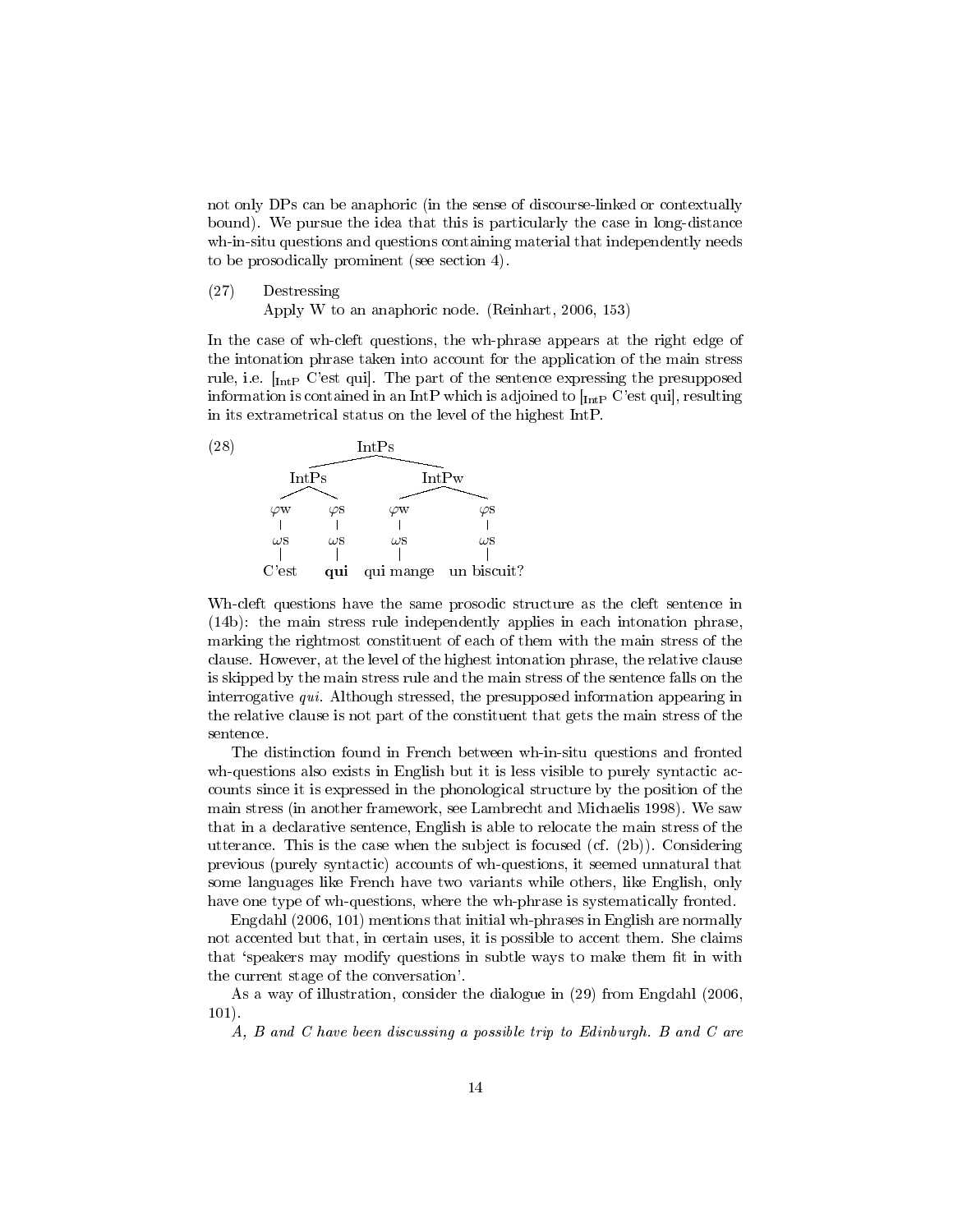side tracked.

| (29) | A: So WHEN are we going to Edinburgh?       |  |  |  |  |  |
|------|---------------------------------------------|--|--|--|--|--|
|      | A1: $#So$ , when are we going to EDINBURGH? |  |  |  |  |  |

When A stresses the initial when, she conveys that the issue she is introducing is one that has already been raised in the conversation.

#### 3.3 Economy

An important observation about the French wh-in-situ construction is that the main stress cannot project to the whole IntP to which the wh-phrase belongs. This may appear, at first, quite unusual since it is often claimed in the literature that the main stress in its neutral position can always project and that only shifted stress is unable to do it (Reinhart, 2006). For example, the projection of focus is perfectly acceptable in the case of declarative sentences, as illustrated in (30).

 $(30)$ He has drunk PART milk  $I1$  a bu du lait. `He drank some milk'

The sentence in  $(30)$ , with the main accent on *lait* 'milk' is a perfect answer to either (31a) or (31b).

|                      |  | $(31)$ a Qu'est-ce qu'il a fait? |  |  |  |  |
|----------------------|--|----------------------------------|--|--|--|--|
|                      |  | what-is-this that-he has done    |  |  |  |  |
|                      |  | 'What did he do?'                |  |  |  |  |
|                      |  | b. Qu'est-ce qu'il a bu?         |  |  |  |  |
|                      |  | what-is-this that-he has drunk   |  |  |  |  |
| 'What did he drink?' |  |                                  |  |  |  |  |

This shows that the same form can be associated with two different meanings at the level of discourse: narrow or broad focus.

Wh-in-situ questions and fronted wh-questions have the same semantics, but they differ at the level of discourse: one has a broad focus (fronted wh-question) while the other has a narrow focus (wh-in-situ question). The existence of the fronted-wh version blocks the existence of a wh-in-situ one associated with broad focus (viae focus projection). There are two forms and only one meaning associated to each of them, while in the case of (30) there is only one ambiguous form.

This closes section 3. In this section, we showed that French wh-in-situ corresponds to a particular discourse setting while the wh-movement variant corresponds to another. These different discourse settings each correspond to a particular prosodic configuration, which is due to the general way prosody works in French. In the next section, we show that the well-known intervention effects exhibited in French wh-in-situ constructions can be derived from the analysis we just set up in section 3.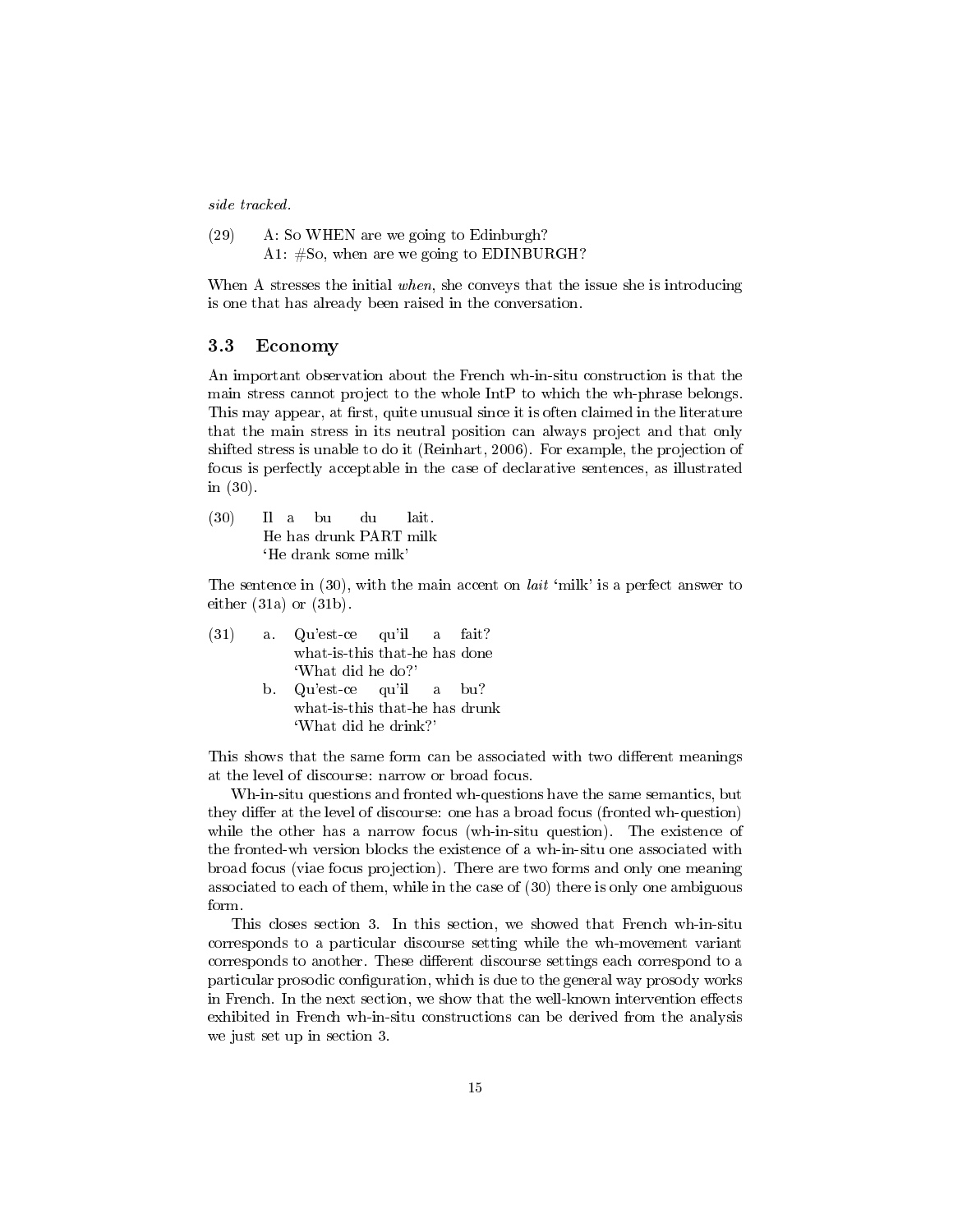## 4 Intervention effects revisited

In the remaining section of this article, we would like to show that our account makes the following prediction. If the wh-in-situ element receives main stress while the preceding material is necessarily destressed, any material that independently needs to be in a prosodically prominent position will not be able to surface in a French wh-in-situ interrogative. Take the following examples as illustration. In (32a), quoi receives main stress, and the material preceding the wh-word, i.e. *seul Jean aime* appears in a position that is prosodically non prominent. This explains why the question is ungrammatical: seul Jean 'only Jean' is not contained in the scope of the projected main stress. Recall that a wh-in-situ element does not allow for projection of focus. We assume that pas `not' in (33a) and souvent `often' in (34a) are focused elements. Like the case of seul 'only', they need to be part of the domain in the question where main stress is assigned.

- (32) a. #Seul Jean aime quoi? only Jean likes what `What does only Jean like?'
	- b. Qu'est-ce what-is-this that only Jean likes que seul Jean aime? `What does only Jean like?'
- $(33)$  a.  $\#$ Il ne mange pas quoi? he NE eats not what `What doesn't he eat?
	- b. Qu'est-ce what-is-this that-he NE eats qu'il ne mange pas? not `What doesn't he eat?'
- $(34)$  a.  $\#$ Il fait he makes often souvent quoi le dimanche? what the Sunday `What does he often do on Sundays?'
	- b. Qu'est-ce what-this-is that-he makes often qu'il fait souvent le the Sunday dimanche? `What does he often do on Sundays?'

We thus derive the famous intervention effects data in French(a.o. Boeckx (2000); Zubizarreta (2003); Zubizarreta and Vergnaud (2005). The destressing rule systematically applies to the material preceding the wh-in-situ, changing all the S labels into W. This is illustrated in (35) and (36).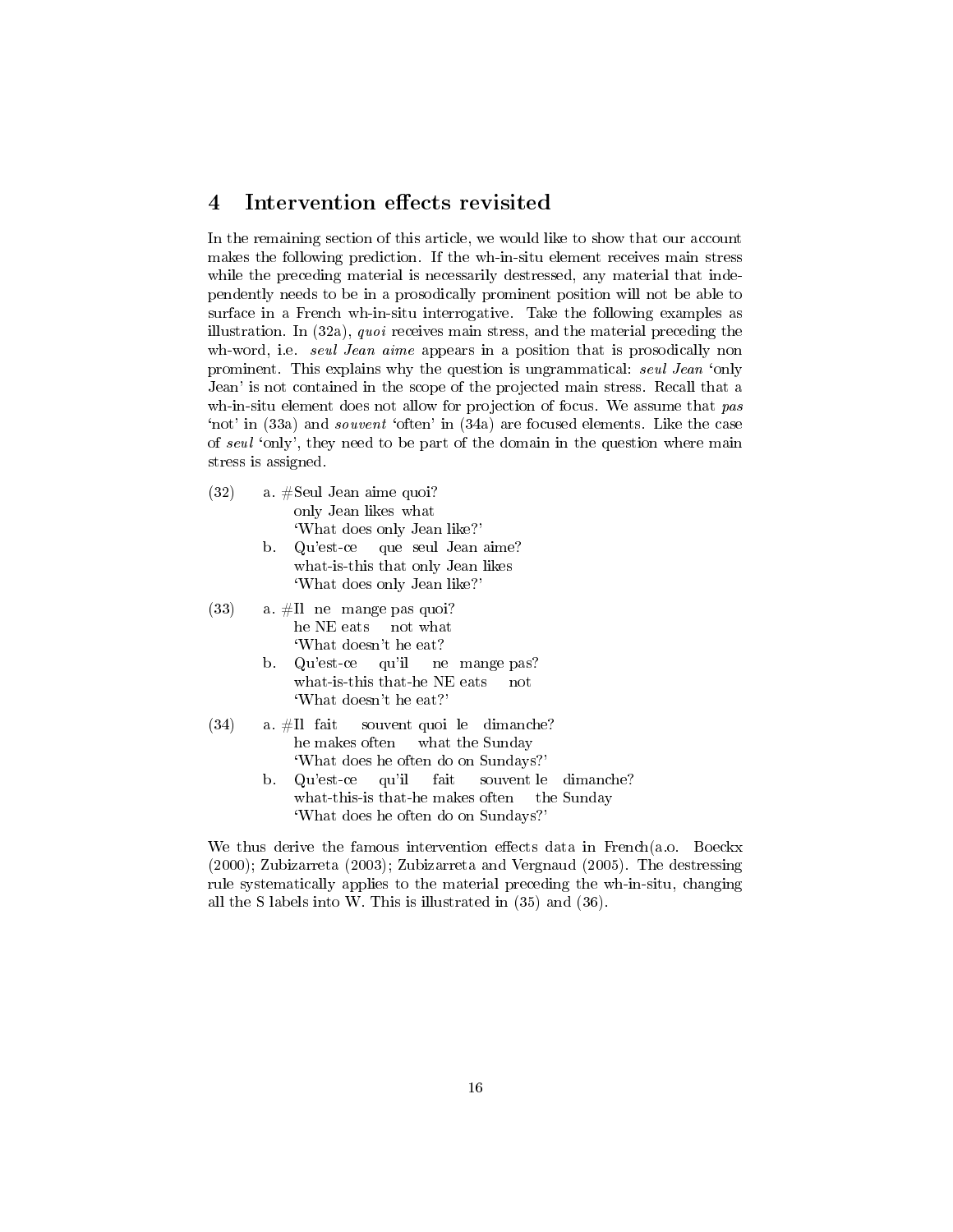

The idea that interveners are focused elements is not new (Kim, 2002; Zubizarreta, 2003; Beck, 2006). However, on many accounts, the intervention effects are derived either in the syntax (via incompatibility of features) or in the semantics (Beck 2006, 1, 'an intervention effect occurs whenever a focus sensitive operator other than the question operator tries to evaluate a constituent other than the wh-phrase'). Beck (2006, 3) gives the following list of focusing and quantificational elements that give rise to intervention effects across languages. Many of these elements have been shown to be associated with focus (Rooth, 1992; Krifka, 1995).

(37) Interveners Only, even, also, not, (almost) every, no, most, few (and other nominal quantifiers), always, often, never (and other adverbial quantifiers).

We propose to derive the effects from independently known principles belonging to the prosodic structure. Considering that the wh-in-situ does not project focus, fronting the wh-phrase is the most economical way to ensure that the wh-phrase together as well as the intervener are part of the constituent that gets main stress. The availability of the fronted-wh question in the grammar blocks (32a), (33a) and (34a).

From the perspective of Reinhart's approach, the marked candidate in French wh-questions seems to be the wh-in-situ version of the question. Altought there is no shifting of the main stress, the focus does not project in this type of whquestion. In this approach, the data in  $(32a)$ ,  $(33a)$ ,  $(34a)$  are not the best candidates to satisfy the interface need related to stress and focus. In order to satisfy the stress-focus correspondence principle, they would involve an extra operation of stressing which is more costly than moving the wh-phrase.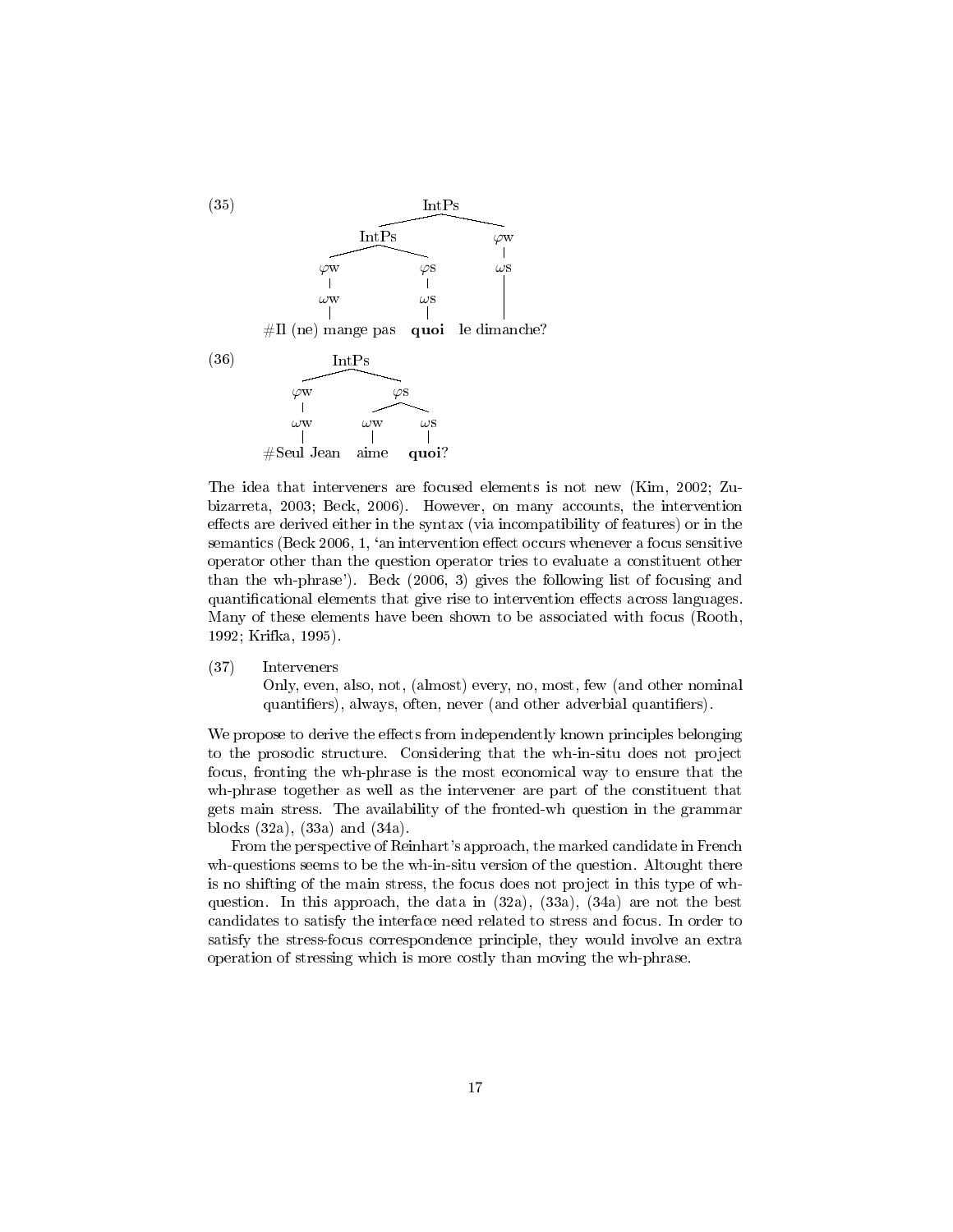## 5 Conclusion

This paper has shown that wh-in-situ and wh-movement questions in French are distinct with respect to their prosodic structure and are used in different discourse contexts. The difference between these two types of questions crucially lies in the non wh-part of the sentence and its status at the level of discourse. Wh-movement questions are cases of broad focus: the wh-phrase as well as the non-wh part of the question are prosodically prominent, whereas the wh-in-situ questions are cases of narrow focus on the wh-phrase.

We argued that the Stress-Focus Correspondence Principle applies not only to declaratives, but also to questions. In French, the main stress is assigned at the right edge of the clause. In the case of the wh-in-situ, the wh-phrase occupies this position and the focus projection to the non-wh part of the sentence is blocked.

We showed that what is visible in French at the level of syntax is what is visible at the level of prosody in English. In English, the wh-phrase always occupies a syntactic position in the left-periphery of the sentence and it is the main stress that surfaces in distinct positions.

We derived the well-known intervention effects exhibited in French whquestions from the theory we put forward for French wh-questions. Although there are undoubtedly many issues to be resolved, we believe that the approach to French wh-questions introduced in this paper explains many mysterious properties associated with these constructions. The discourse approach to questions is only in its infancy, but we hope to have provided a step forward in the direction of a fully blown and comprehensive theory of discourse functions in the interrogative domain, one that will hopefully apply not only to French, but to many other languages.

## References

- Adli, A. (2004). Y a-t-il des morphèmes intonatifs impliqués dans la syntaxe interrogative du français? le cas du qu-in-situ. In Meisunburg, T. and Selig, M., editors, Nouveaux départs en phonologie: les conceptions sub et supraségmentales. Narr, Tübingen.
- Aoun, J., Hornstein, N., and Sportiche, D. (1981). Some Aspects of Wide Scope Quantification. *Journal of Linguistic Research*,  $(1)$ :69-95.
- Beck, S. (2006). Intervention effects follow from focus interpretation. Natural Language and Semantics, 14:1-56.
- Belletti, A. (2005). Answering with a cleft. the role of the null subject parameter and the VP periphery. In Brugé, L., Giusti, G., Munaro, N., Schweikert, W., and Turano, G., editors, Proceedings of the XXX Incontro di Grammatica Generativa, Venezia. Cafoscarina.
- Belletti, A. (2006). Clefts and wh in situ: some notes. Ms. University of Siena.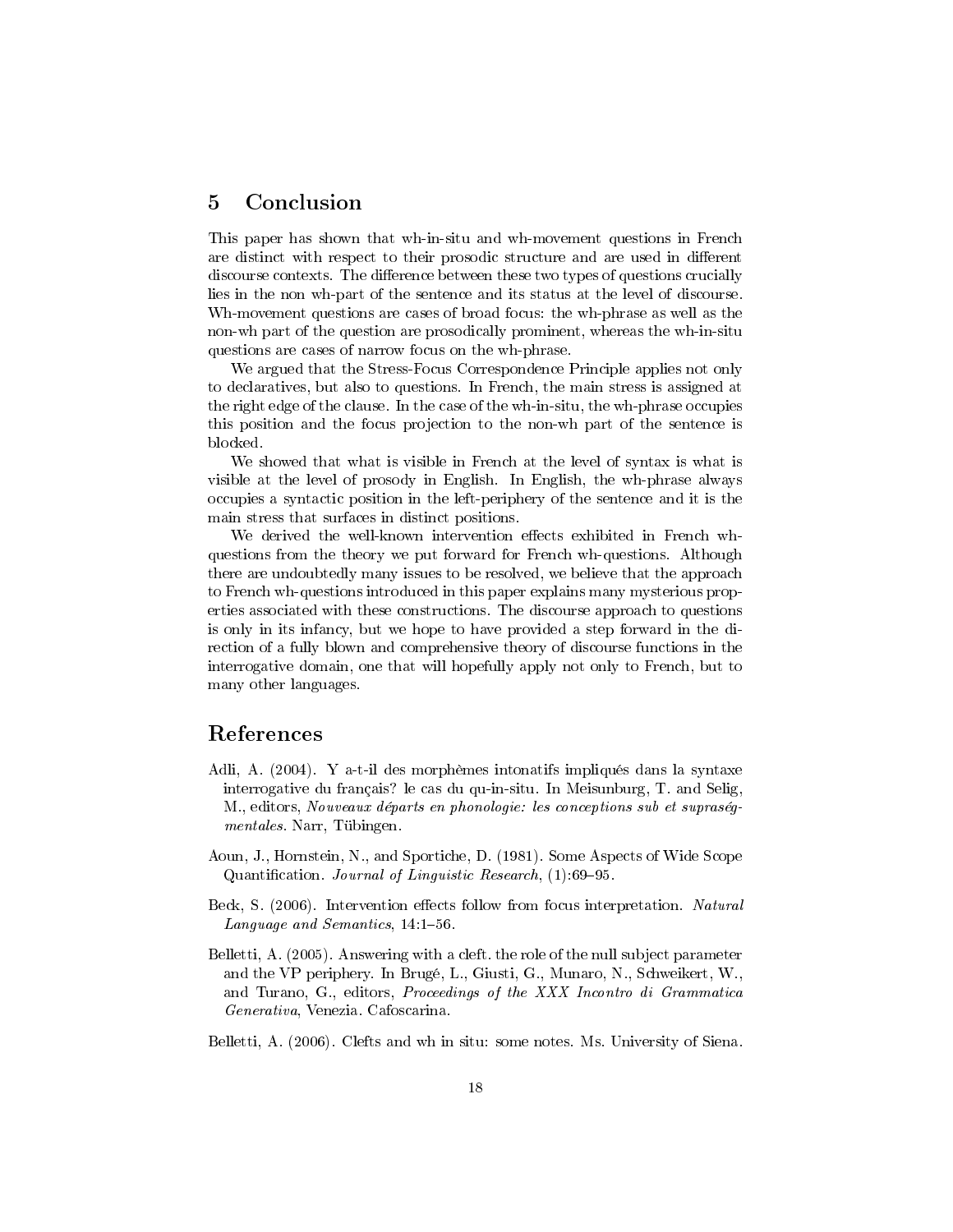- Beyssade, C., Delais-Roussarie, E., and Marandin, J.-M. (2007). Intonation of questions in French. Workshop Interrogatives and Questions: Meaning and Intonation, Paris.
- Boeckx, C. (1999). Some in situ. Some in Spec CP. Ms. University of Connecticut.
- Boeckx, C. (2000). Properties of French interrogatives. Ms. University of Connecticut.
- Cechetto, C. (1999). A comparative analysis of left and right dislocation in Romance. Studia Linguistica, 53(1):40-67.
- Chang, L. (1997). Wh-in-situ phenomena in French. Master's thesis, University of British Columbia, Vancouver.
- Cheng, L. and Rooryck, J. (2000). Licensing wh-in-situ.  $Syn tax$ , 3:1-19.
- Chomsky, N. (1971). Deep structure, surface structure, and semantic interpretation. In Steinberg, D. D. and Jakobovits, L. A., editors, Semantics: An Interdisciplinary Reader in Philosophy, Linguistics, and Psychology, pages 183–216. Cambridge University Press, Cambridge.
- Cinque, G. (1993). A null theory of phrase and compound stress. Linguistic  $Inquiry, 24.239 - 267.$
- Clech-Darbon, A., Rebuschi, G., and Rialland, A. (1999). Are there cleft sentences in French? In Rebuschi, G. and Tuller, L., editors, The Grammar of Focus, pages  $83-118$ . Benjamins.
- Doetjes, J., Rebuschi, G., and Rialland, A. (2005). Cleft sentences. In Corblin, F. and de Swart, H., editors, Handbook of French Semantics, pages 529-552. CSLI Publications, Stanford.
- E. Kiss, K. (1998). Identificational focus versus information focus. Language, 74(2):245273.
- Engdahl, E. (2006). Information packaging in questions. In Bonami, O. and Cabredo-Hofherr, P., editors, Empirical issues in syntax and semantics, volume 6, pages  $93-111$ .
- Halliday, M. A. K. (1967). Intonation and Grammar in British English. de Gruyter, La Haye.
- Hamlaoui, F. (0000). Working title: Information Packaging in wh-questions: discourse, phonology, syntax. PhD thesis, In prep.
- Hamlaoui, F. (2007). French cleft sentences and the syntax-phonology interface. In Proceedings of the 2007 annual conference of the Canadian Linguistic Association.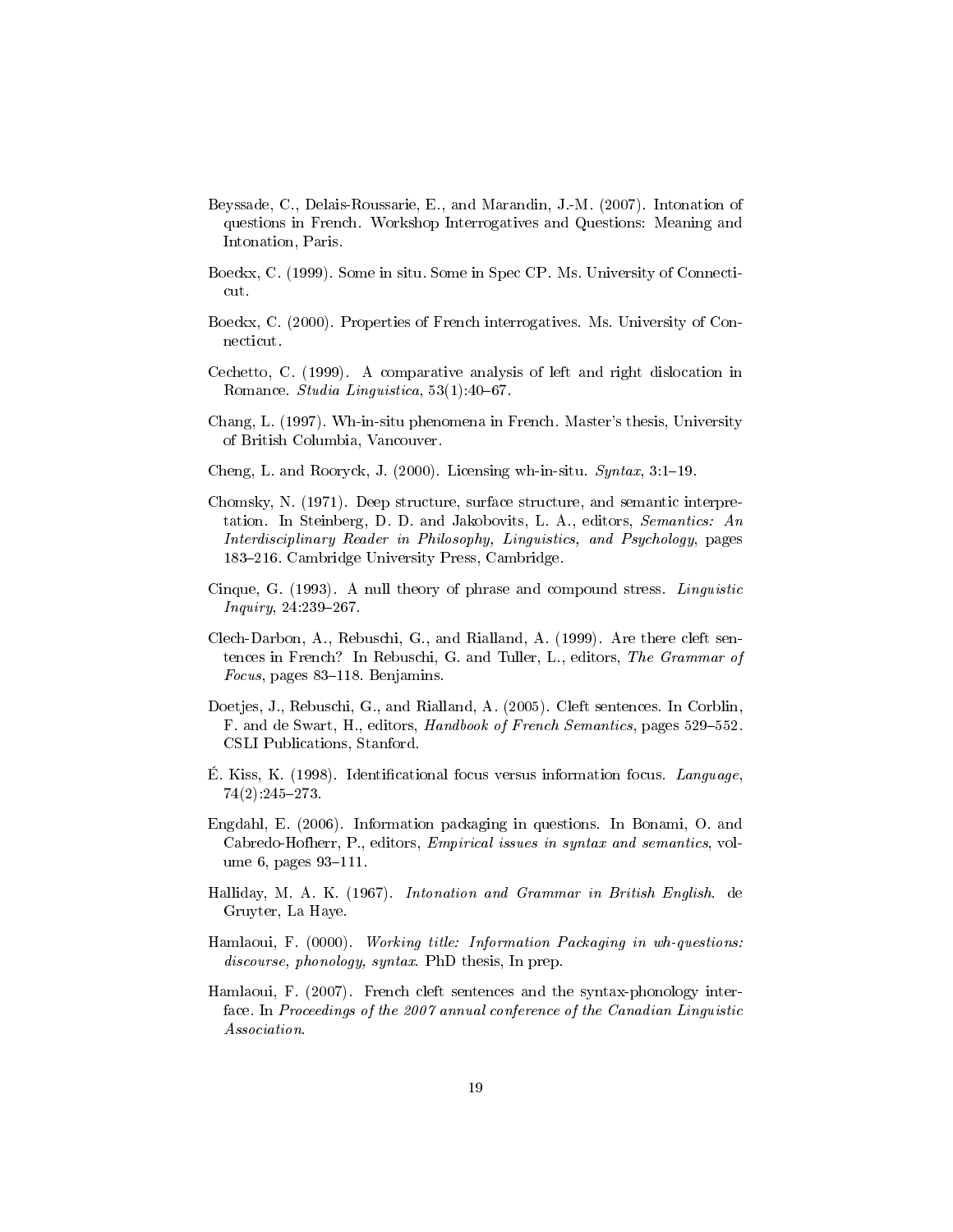- Hamlaoui, F.  $(2008)$ . French wh-questions and intervention effects from the perspective of the context interface. University of Ottawa.
- Jayaseelan, K. (2001). IP-internal topic and focus phrases. Studia Linguistica,  $55(1):39-75.$
- Kenesei, I. (1998). On the syntactic options of focus. Ms. JATE, Szeged.
- Kim, S.-S. (2002). Focus matters: Two types of intervention effects. Paper presented at the WCCFL 21.
- Krifka, M. (1995). The semantics and pragmatics of polarity items. Linguistic  $Analysis, 25.209 - 257.$
- Ladd, R. (1980). The structure of intonational meaning. Indiana University Press, Bloomington.
- Lambrecht, K. and Michaelis, L. A. (1998). Sentence accent in information questions: default and projectio. Linguistics and Philosophy, 21:477-544.
- Lasnik, H. and Saito, M. (1992). Move Alpha: Conditions on Its Application and Output. MIT Press.
- Liberman, M. (1979). The Intonational System of English. Garland Press, New York.
- Marandin, J.-M. (2006). Broad focus. In Godard, D., Roussarie, L., and Corblin, F., editors, Sémanticlopédie: dictionnaire de sémantique. GDR Sémantique et Modélisation, CNRS, http://www.semantique-gdr.net/dico/.
- Mathieu, E. (1999). French WH in situ and the intervention effect. UCL Working Papers in Linguistics, pages  $441-472$ .
- Mathieu, E. (2004). The mapping of form and interpretation: The case of optional WH movement in French.  $Lingua$ , 114:1090-1132.
- Neeleman, A. and Reinhart, T. (1998). Scrambling and the PF interface. In Butt, M. and Geuder, W., editors, The projection of arguments: Lexical and compositional factors, pages 309-353. CSLI Publications.
- Nespor, M. and Vogel, I. (1986). Prosodic Phonology. Foris, Dordrecht.
- Ortiz de Urbina, J. (1989). Parameters in the grammar of Basque. Kluwer, Dordrecht.
- Pesetsky, D. (2000). Phrasal movement and its kin. MIT press, Cambridge, Mass.
- Reglero, L. (2004). Wh-in-situ constructions: Syntax and/or phonology? In Proceedings of the 24th West Coast Conference on Formal Linguistic, Somerville, MA. Cascadilla Proceedings Project.